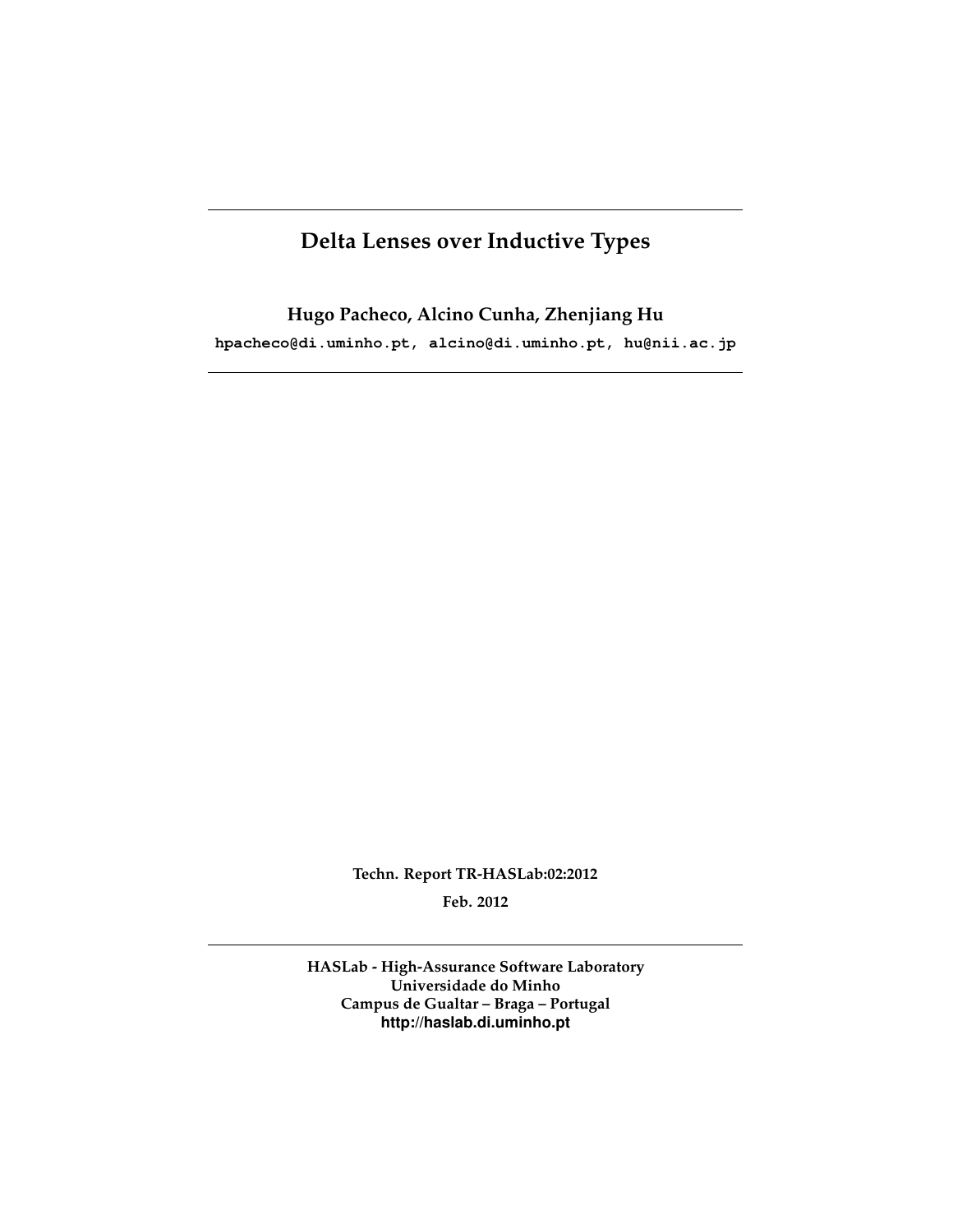#### **TR-HASLab:02:2012**

*Delta Lenses over Inductive Types* by Hugo Pacheco, Alcino Cunha, Zhenjiang Hu

#### **Abstract**

Existing bidirectional languages are either state-based or operation-based, depending on whether they represent updates as mere states or as sequences of edit operations. In-between both worlds are delta-based frameworks, where updates are represented using alignment relationships between states. In this paper, we formalize delta lenses over inductive types using dependent type theory and develop a point-free delta lens language with an explicit separation of shape and data. In contrast with the already known issue of data alignment, we identify the new problem of shape alignment and solve it by lifting standard recursion patterns such as folds and unfolds to delta lenses that use alignment to infer meaningful shape updates.

**Keywords:** bidirectional lenses, model alignment, point-free programming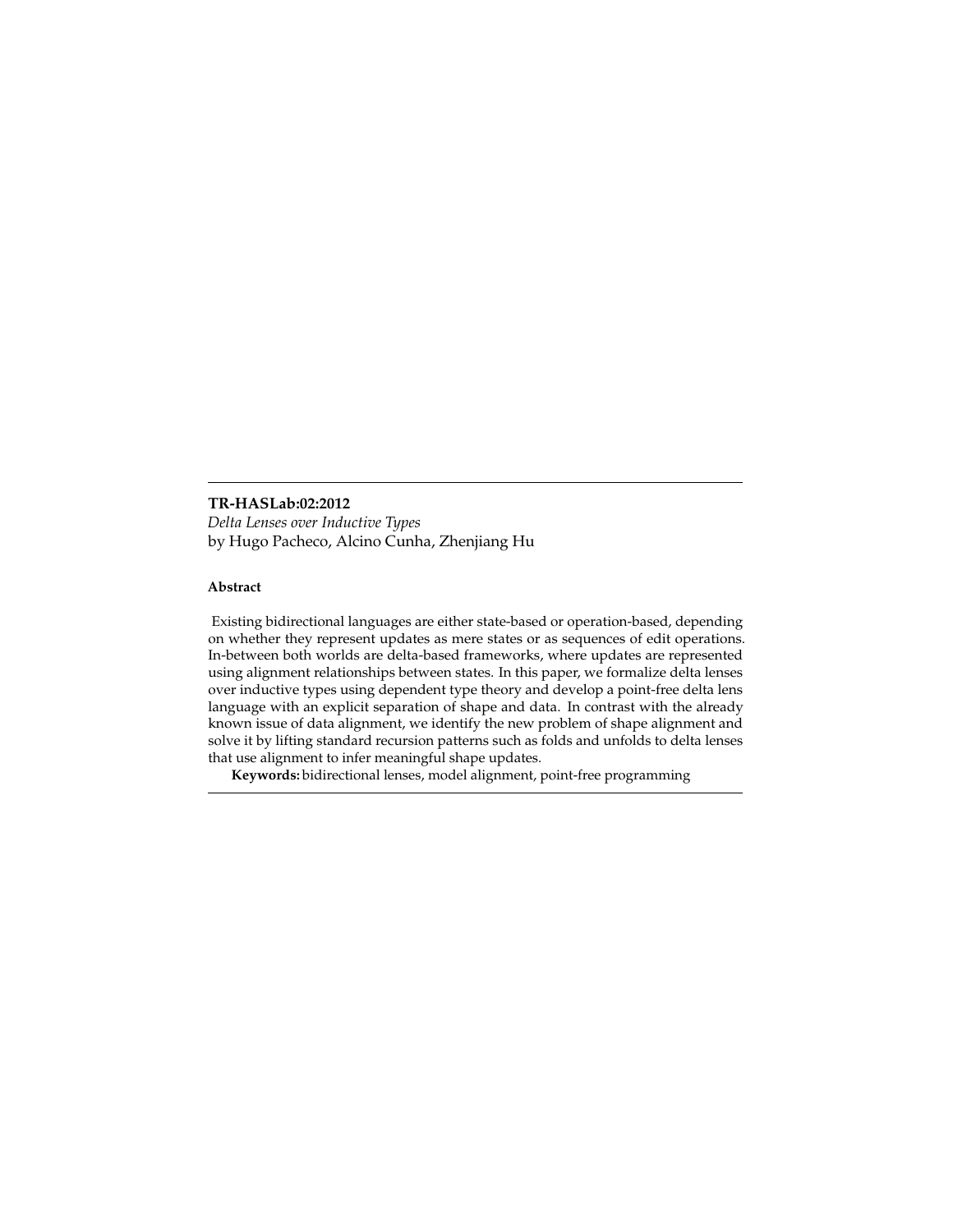### **1 Introduction**

One of the most successful approaches to bidirectional transformation (BX) are the so-called lenses  $[FGM^+07]$ , an instantiation of the well-known view-update problem. A lens  $S \geqslant V$  encompasses a forward transformation  $get : S \rightarrow V$  that abstracts sources of type  $S$  into abstract views of type  $V$ , together with a backward transformation put :  $V \times S \rightarrow S$  that synchronizes a modified view with the original source to produce a new modified source model. Naturally, such synchronization in general is non-deterministic, since there may be many possible modified sources that reflect a certain view-update.

The above state-based formulation of the view-update problem, where the backward transformation receives only the updated view, underpins many BX languages that have been proposed to various application domains. Although very flexible, this formulation implies that the put function must somehow *align* models and recover a high-level description of the update (a *delta* describing the relation between elements of the updated and original view), to be then propagated to the source model. A large part of the nondeterminism in the design space of a state-based BX language concerns precisely the choice of a suitable alignment strategy.

Some state-based languages [FGM+07, MHN+07, PC10] do not even explicitly consider this alignment step, and end up aligning values positionally, i.e., elements of the view are always matched with elements of the source at the same position, even when they are rearranged by an update. This suffices for in-place updates that only modify data locally without affecting their order, but produces unsatisfactory results for many other examples. Other state-based languages  $[XLH<sup>+</sup>07, BFP<sup>+</sup>08]$  go slightly further and align values by keys rather than by positions. Nevertheless, this specific alignment strategy is likewise fixed in the language and might not be suitable for values without natural keys (or for translating updates that modify keys themselves).

On the other hand, operation-based BX languages  $[MHT04, HHH<sup>+</sup>10, HPW12]$  avoid this potential alignment mismatch by relying on an alternative formulation, where the backward transformation receives a description of the update as a low-level sequence of edit operations. The drawback of this approach is that  $put$  only considers a fixed update language (typically allowing just add, delete, and move operations), defined over very specific types, making it harder to integrate such languages in a legacy application that does not record such edits.

To unify both worlds and benefit from both the loose coupling of state-based approaches and the more refined updatability of operation-based approaches, Diskin *et al* [DXC11] formulated an abstract *delta lens* framework that encompasses an explicit alignment operation (that computes view deltas), and where  $put$  is an update-based transformation that propagates view deltas into source deltas. *Matching lenses* [BCF<sup>+</sup>10] are the first bidirectional language that we are aware of promoting this separation principle. They generalized *dictionary lenses* [BFP<sup>+</sup>08] over strings, by decomposing values into a rigid structure or shape, a container with "holes" denoting element placeholders, and a list of data elements that populate such shape. This enables elements to be freely rearranged according to delta information. Users can then specify an alignment strategy that computes the view update delta as a correspondence between element positions.

The main limitation of their matching lens combinators is that they are shape preserving: when recast in the context of general user defined data types, their expressivity amounts to a mapping transformation map  $l : T A \geq T B$  over a polymorphic data type, being  $l : A \geq B$  a normal state-based lens operating on its elements. In this setting, lenses are sensible to data modifications (on the  $A$  and  $B$  components of values) but not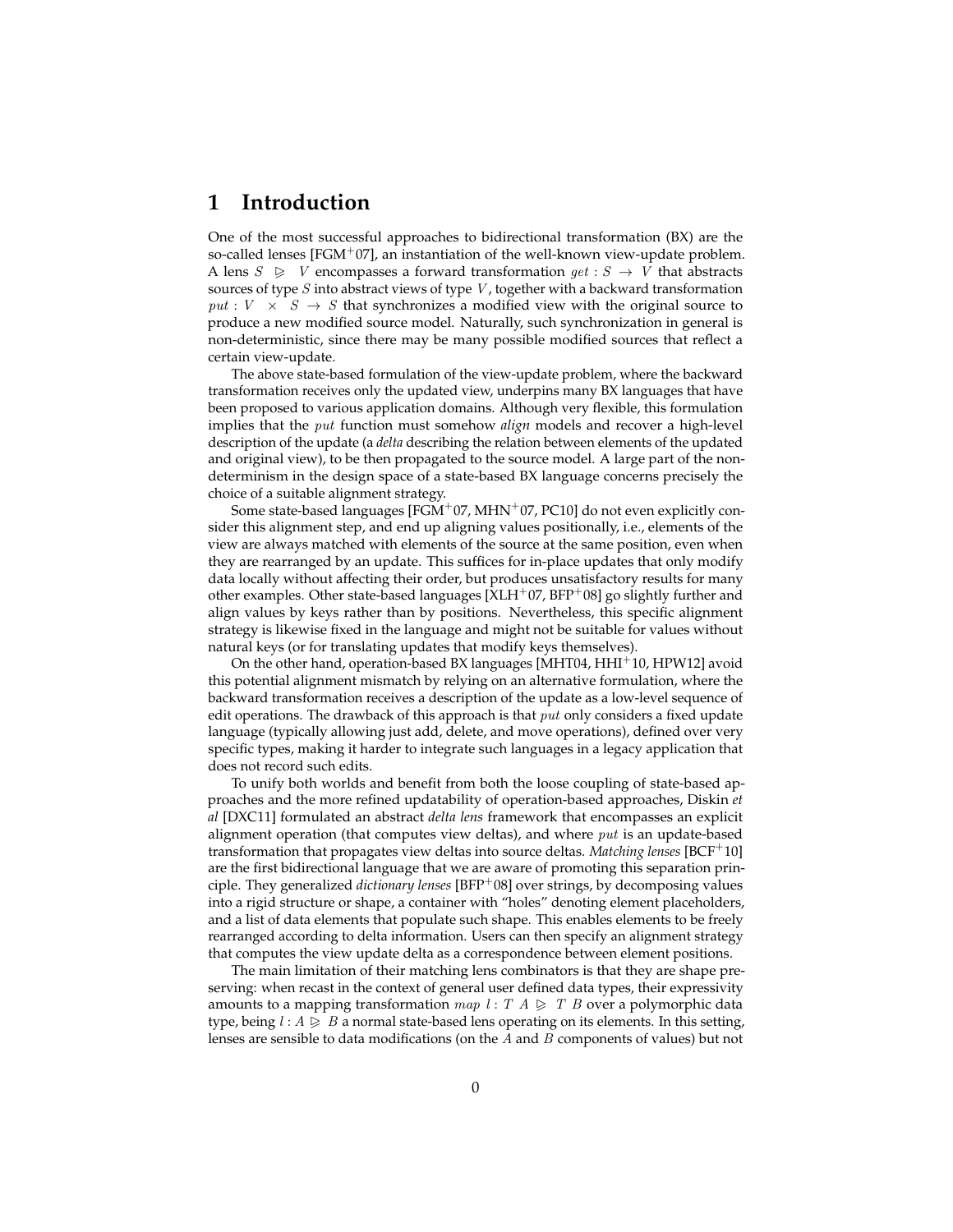to shape modifications (on the  $T$  component of values) and the behavior of the backward transformation is rather simple: it just copies the shape of the view, overlapping the original source shape, and realigns elements using the explicitly computed delta rather than by position. Consider, as an example, the following transformation that computes the left elements of the left spine of a binary tree of pairs:

**data** Tree 
$$
A = Empty | Node A (Tree A) (Tree A)
$$
  
map  $\pi_1^{ord} \circ lspine : Tree (Char \times Int) \geq [Char]$ 

This transformation is expressed in a point-free language similar to the one introduced in [PC10]. The forward transformation first computes the left spine, followed by mapping the lens  $\pi_1^{ord}$  that projects the left element of a pair (using ord to create default right values). By porting the matching lens approach to this domain, we could easily define  $map : (A \geq B) \rightarrow ([A] \geq [B])$ . Unfortunately, the same does not apply to *lspine* : Tree  $a \rightarrow [a]$ , since it changes the shape of the source. Leaving lspine as a standard state-based lens would produce less-then-optimal results. For example, if we insert a new element at the head of the view and use a best match alignment strategy for inferring the deltas, put would behave as follows (with deltas represented graphically):



Although the order of the elements in the view list changes,  $put$  successfully retrieves their associations with the original pairs due to the improved behavior of  $map$  modulo deltas. Unfortunately, the propagated deltas are ignored by *lspine* since it does not fit the mapping corset imposed by the matching lens framework. With the extra information at hand we could have done better though: using delta information we could recognize 'x' as a new insertion to the head of the view list, and propagate it back as an insertion to the head of the source tree, as depicted below.

$$
\begin{array}{ccc}\n & (a',97) & (x',120) \\
 \text{let } s = (b',98) & (c',99) & \text{in get } s = [a',b'] & \text{put } [x',a',b'] & s = & (a',97) \\
 & & & & & & \\
 & & & & & & & \\
 & & & & & & & \\
 & & & & & & & \\
 & & & & & & & & \\
 & & & & & & & & \\
 & & & & & & & & & \\
 & & & & & & & & & \\
 & & & & & & & & & \\
 & & & & & & & & & \\
 & & & & & & & & & & \\
 & & & & & & & & & & \\
 & & & & & & & & & & & \\
 & & & & & & & & & & & \\
 & & & & & & & & & & & & \\
 & & & & & & & & & & & & \\
 & & & & & & & & & & & & & \\
 & & & & & & & & & & & & & \\
 & & & & & & & & & & & & & \\
 & & & & & & & & & & & & & \\
 & & & & & & & & & & & & & \\
 & & & & &
$$

It is easy to justify that this behavior induces a smaller change and is thus more predictable. As another example, consider the transformation  $filter\_l$ : [Either a b]  $\geq a$ ] that filters all the left alternatives of a list. Again, this lens is not a mapping and thus not expressible as a matching lens. If we consider that it behaves positionally, inserting a new element at the head of the view and deleting the rear element would produce the following result: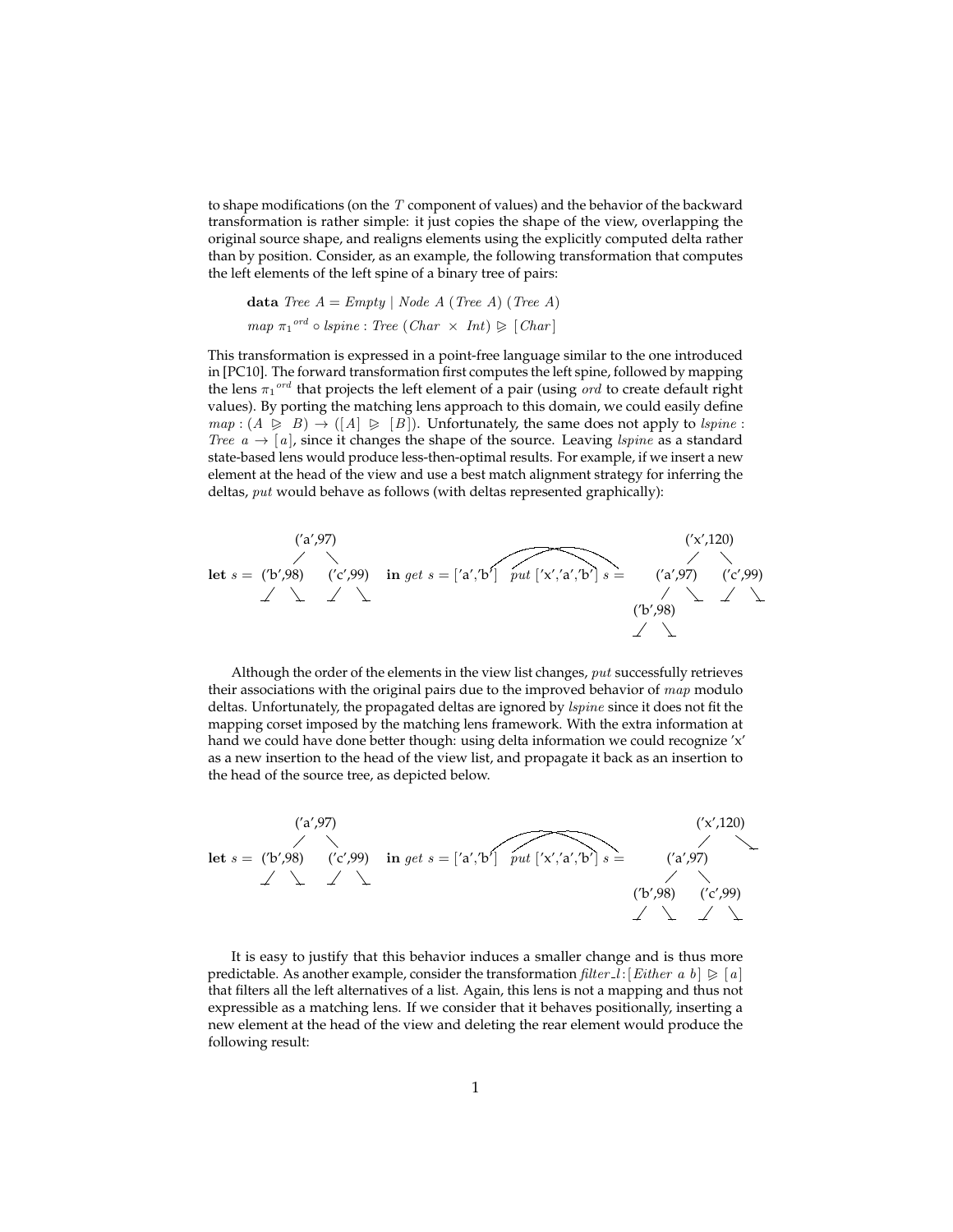Let 
$$
s = [L 1, R'a', L 2, R'b']
$$
 in  $get_{filter,l}$   $s = [1, 2]$   $put_{filter,l}$   $[0, 1]$   $s = [L 0, R'a', L 1, R'b']$ 

A better solution would be to use the deltas to recognize insertions and deletions in the view, and propagate them to the same relative positions, as follows:

Let 
$$
s = [L 1, R'a', L 2, R'b']
$$
 in  $get_{filter\_l} s = [1, 2]$   $put_{filter\_l} [0, 1] s = [L 0, L 1, R'a', R'b']$ 

The lesson to learn is that likewise a positional *data alignment* (the matching of data elements) is only reasonable for in-place updates, a positional behavior on shapes (that ignores the shapes of the original source and overrides it with the shape of the updated view) is innate for mapping scenarios but again ineffective for shape-changing transformations that restructure source shapes into different target shapes and for which simple overriding for  $put$  is not possible. In this paper, we focus on the treatment and propagation of generic deltas (independently of the more particular heuristic techniques that can be used to infer this information for specific application scenarios), identify the new problem of *shape alignment* (the matching of new and old shapes) and propose to answer it with the development of a delta lens language, whose inhabitants are lenses with an explicit notion of shape and data that can perform both data and shape alignment. Our language is designed in such a way that many lens programs written in our previous state-based lens language from [PC10] can be lifted to delta lens programs without significant effort by users.

In the next section (Section 2), we introduce the theoretical concepts required for our development, formalize the notion of deltas and present our particular application domain of inductive types. Section 3 reviews the abstract delta lens framework [DXC11] and proposes a lower-level variant that is more suitable for the implementation of our bidirectional delta-based language. In Section 4, we provide a set of primitive delta lens combinators and redefine the point-free lens combinators from [PC10] as delta lenses over shapes. Section 5 studies the construction of recursive delta lenses and lifts standard recursion patterns such as folds and unfolds to lenses that propagate shape updates as inferred from the deltas between data elements. Section 6 compares related work and Section 7 synthesizes the main contributions and directions for future work.

# **2 Deltas over Polymorphic Inductive Types**

**Higher-order functors** The central requirement for this paper is the existence of types that have an explicit notion of shape and data. In functional programming, these are known as polymorphic data types, i.e., types parameterized by type variables like the trees and lists in our introduction. A non-polymorphic inductive data type  $T$  can be defined as the fixed point  $T = \mu F$  of a regular (endo) functor  $F : * \rightarrow *$  in the semantic domain of choice. The isomorphism  $out_F : T \rightarrow F$  T can then be used to expose its top-level structure, and its converse  $in_F : F T \rightarrow T$  to determine how values of that type can be constructed. Likewise, a polymorphic inductive data type  $T A$  can be defined as the fixed point  $T A = \mu(B \ A)$  of a partially applied regular bi-functor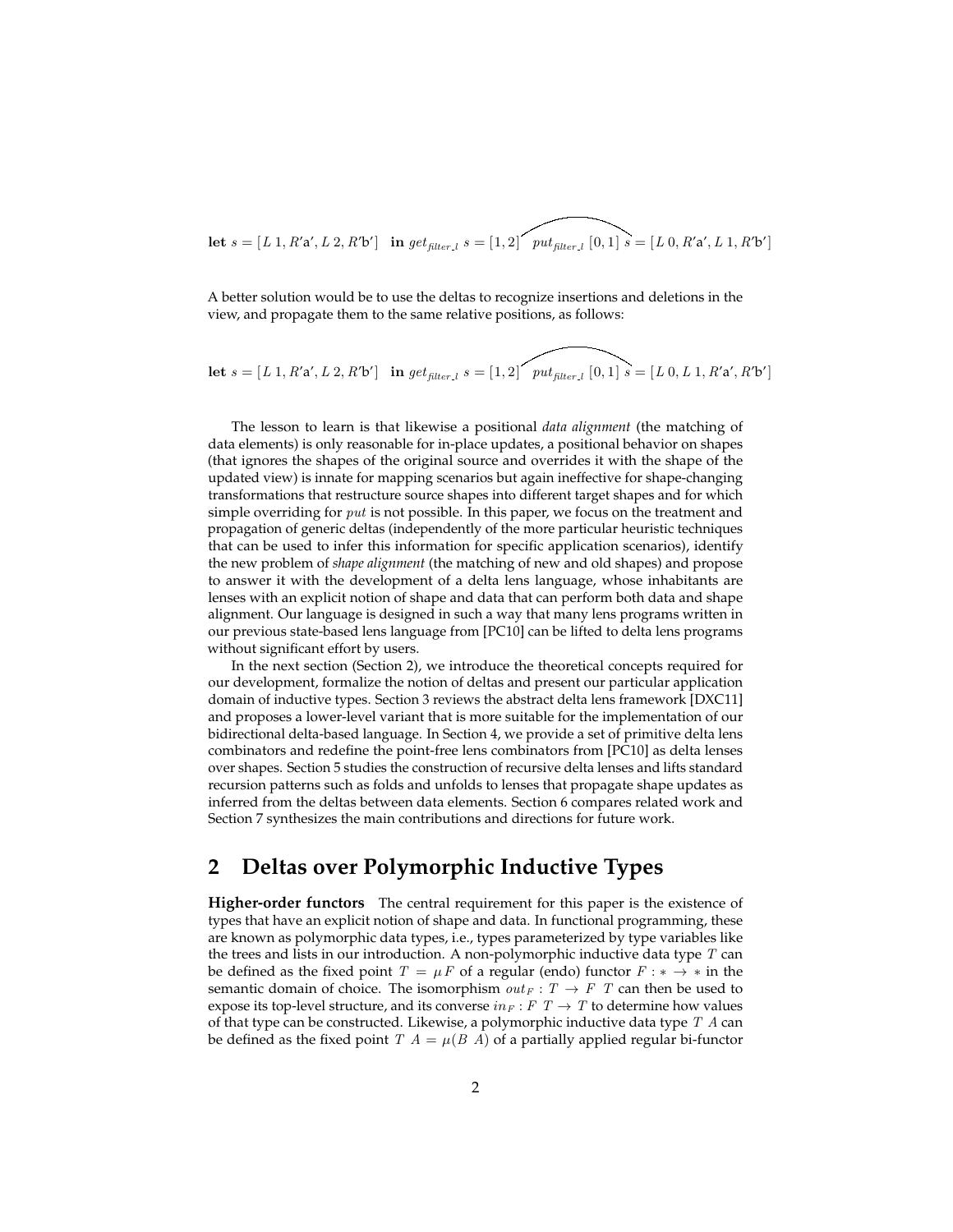$B: \ast \rightarrow \ast \rightarrow$  [JJ97], with  $out_B: T A \rightarrow B A (T A)$ . An alternative formulation, that we will use in this paper, is to characterize the polymorphic type constructor  $T$  as the fixed point  $T = \mu \mathcal{F}$  of a higher-order functor (ho-functor)  $\mathcal{F} : (* \rightarrow *) \rightarrow (* \rightarrow *)$ , such that  $T A = (\mu \mathcal{F}) A$  and  $out_{\mathcal{F}} : T A \rightarrow \mathcal{F} T A$ . This formulation is more expressive, namely enabling the definition of non-regular nested data types [JG07], but we restrict the syntax of ho-functors to the following regular family equivalent to the formulation as bi-functors (though necessary to model shapes):

 $\mathcal{F} = \underline{A} | \mathit{Par} | \mathit{Id} | \mathcal{F} \boxplus \mathcal{F} | \mathcal{F} \boxtimes \mathcal{F} | F \boxdot \mathcal{F}$ 

In this language, A returns the constant type A, *Par* denotes the type parameter, *Id* recursive invocation and  $\boxplus$  and  $\boxtimes$  higher-order sums and products. Composition  $\Box$  applies an unary functor to an higher order functor. The application of a regular ho-functor  $\mathcal F$  to a regular functor  $F$  yields a regular functor, that can be defined by addition ( $F \oplus G$ ), multiplication ( $F \otimes G$ ) and composition ( $F \odot G$ ) of regular functors, plus identity (*Id*) and constants  $(\underline{A})$ , for a given non-polymorphic type A. In particular, for the primitives we have  $\underline{A} F = \underline{A}$ ,  $\text{Par } F = Id$ , and  $Id F = F$ , and for the combinators  $(F \oplus G)$   $F = \mathcal{F} F \oplus \mathcal{G} F$ ,  $(F \boxtimes \mathcal{G}) F = \mathcal{F} F \otimes \mathcal{G} F$ , and  $(F \boxdot \mathcal{F}) G = F \odot \mathcal{F} G$ . For example, the type constructors of lists and trees can be represented as follows:

$$
[] = \mu \mathcal{L} \qquad \mathcal{L} = \underline{1} \boxplus \mathit{Par} \boxtimes \mathit{Id} \qquad \mathit{Tree} = \mu \mathcal{T} \qquad \mathcal{T} = \underline{1} \boxplus \mathit{Par} \boxtimes (\mathit{Id} \boxtimes \mathit{Id})
$$

A transformation  $f$  between functors  $F$  and  $G$  applied to data elements of type  $A$  and *B* is denoted by  $f : F A \to G B$ , or to emphasize the shape,  $f : F_A \to G_B$ . Whenever f is polymorphic, i.e., independent from the type of data, it is called a natural transformation and denoted by  $f : F \rightarrow G$ .

**Positions** Polymorphic inductive data types can be seen as instances of *container types* [AAG05]. A container type  $S\triangleright P$  consists of a type of shapes S together with a family P of position types indexed by values of type S. The extension of a container is a functor  $\llbracket S \triangleright P \rrbracket$  that when applied to a type A (the type of the content) yields the dependent product<sup>1</sup>  $\Sigma s : S.$  ( $P s \to A$ ). A value of type  $\llbracket S \triangleright P \rrbracket A$  is thus a pair  $(s, f)$  where  $s : S$  is a shape and  $f: P \ s \to A$  is a total function from positions to data elements. A polymorphic data type T A is isomorphic to the extension  $\llbracket T \rbracket \rightarrow P \rrbracket$  A, where the dependent type of positions can be inductively defined over functor representations [AAG05] and polymorphically for the type A of data elements, for each value  $v : T A^2$ :

| $P: \forall \{T: * \rightarrow * \}, v: T A.*$                           |                             |
|--------------------------------------------------------------------------|-----------------------------|
| $P\{Id\}$ $a = 1$                                                        | -- unit type                |
| $P\{C\}$ $a = 0$                                                         | -- empty type               |
| $P\{F \oplus G\}$ $(i_1\ a) = P\{F\} a$                                  | -- left branches            |
| $P\{F \oplus G\}$ $(i_2\;b) = P\{G\}\;b$                                 | -- right branches           |
| $P\{F \otimes G\}\ (a, b) = P\{F\}\ a + P\{G\}\ b$                       | -- left or right components |
| $P\{\mu\mathcal{F}\}\qquad a = P\{\mathcal{F}(\mu\mathcal{F})\}$ (out a) | -- recursive unfolding      |

<sup>&</sup>lt;sup>1</sup>A dependent type may depend on values. The dependent function space  $\forall a:A. B \ a$  characterizes functions that, given a value  $a : A$  emits values of the dependent type  $B$   $a$ . When  $B$  does not depend on  $a$ , this degenerates into the normal function space  $A \rightarrow B$ . The dependent cartesian product Σa : A. B a models pairs where the type of the second component depends on the first. Again, when B does not depend on  $a$ , it models the cartesian product  $A \times B$ . To simplify the presentation, we will often mark some arguments of a dependent function space as implicit using curly braces. In principle, these parameters can be omitted and their value inferred from the context.

<sup>&</sup>lt;sup>2</sup>Note that the type of positions for a value of type  $T A$  is the same as the type of positions for its shape of type  $T$  1.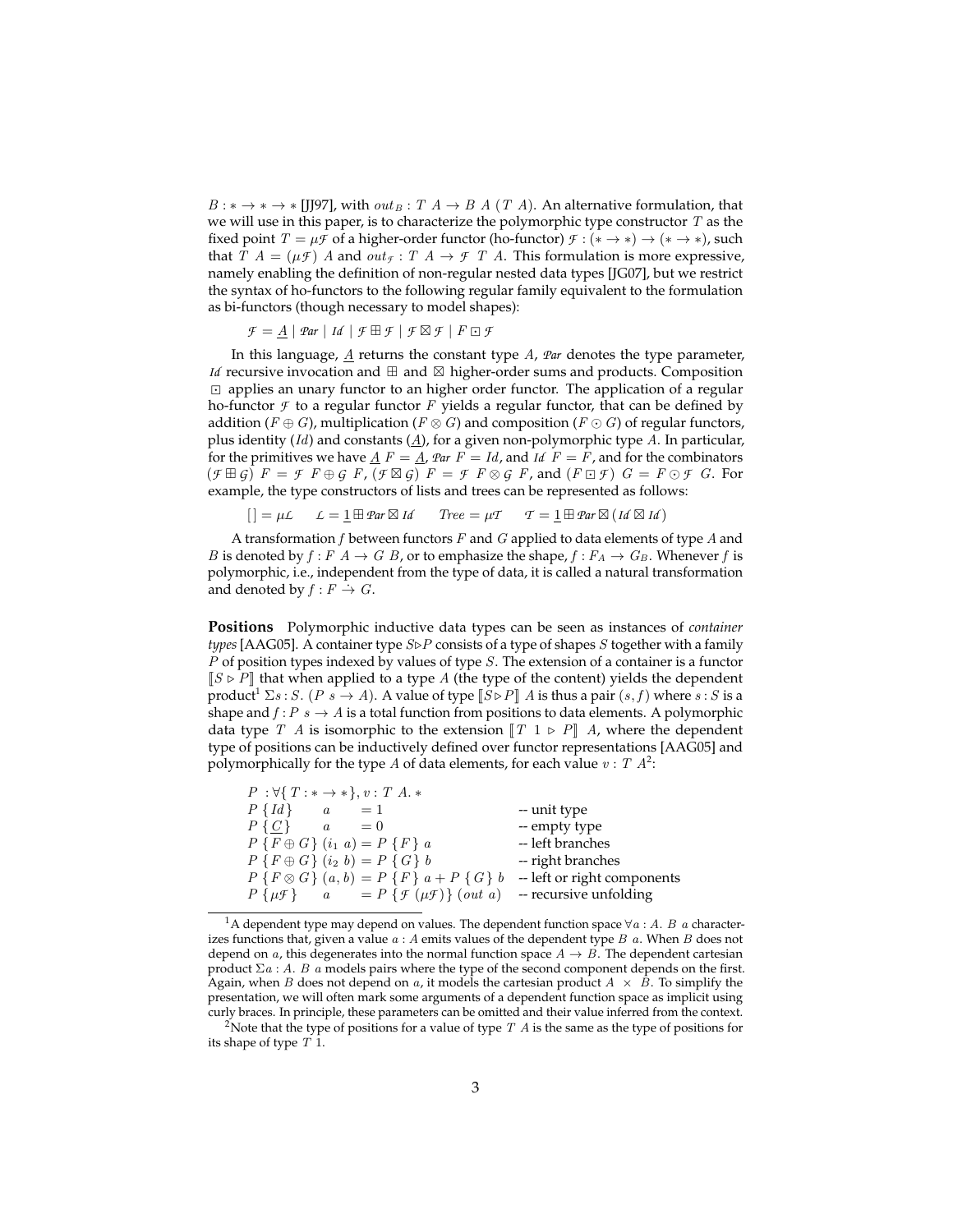\n- \n
$$
(o) : (B \sim C) \rightarrow (A \sim B) \rightarrow (A \sim C)
$$
\n
\n- \n $(l) : (A \sim B) \rightarrow (A \sim B) \rightarrow (A \sim B)$ \n
\n- \n $(m) : (A \sim B) \rightarrow (A \sim B) \rightarrow (A \sim B)$ \n
\n- \n $(m) : (A \sim B) \rightarrow (A \sim B) \rightarrow (A \sim B)$ \n
\n- \n $(m) : (A \sim B) \rightarrow (A \sim B) \rightarrow (A \sim B)$ \n
\n- \n $(m) : (A \sim B) \rightarrow (A \sim B) \rightarrow (A \sim B)$ \n
\n- \n $(m) : (A \sim B) \rightarrow (A \sim C) \rightarrow (A \sim B \times C)$ \n
\n- \n $(m) : (A \sim B) \rightarrow (B \sim C) \rightarrow (A \sim B \times C)$ \n
\n- \n $(m) : (A \sim B) \rightarrow (C \sim D) \rightarrow (A \times C \sim B \times D)$ \n
\n- \n $m_1 : A \times B \sim A$ \n
\n- \n $(m) : (A \sim B) \rightarrow (C \sim D) \rightarrow (A \times C \sim B \times D)$ \n
\n- \n $m_2 : A \times B \sim B$ \n
\n- \n $(m) : (A \sim B) \rightarrow (C \sim D) \rightarrow (A \times C \sim B \times D)$ \n
\n- \n $m_1 : A \times B \sim A$ \n
\n

#### Figure 1: Point-free relational combinators

The type of positions for  $P \{F \odot G\}$  a is handled by unrolling the composition  $F \odot G$  according to the following equations, where  $\mathcal{F} \boxdot G$  applies a functor G to the parameters of an ho-functor *F* .

| $Id \odot G$ | $= G$                                                      | $Id \mathbin{\textcircled{\scriptscriptstyle R}} G$ | $= Id$                                                                    |
|--------------|------------------------------------------------------------|-----------------------------------------------------|---------------------------------------------------------------------------|
| $C\odot G$   | $= C$                                                      | $C \mathbin{\boxdot} G$                             | $= C$                                                                     |
|              | $(F \oplus G) \odot H = (F \odot H) \oplus (G \odot H)$    |                                                     | $(f \boxplus G) \boxdot G = (f \boxdot G) \boxplus (g \boxdot G)$         |
|              | $(F \otimes G) \odot H = (F \odot H) \otimes (G \odot H)$  |                                                     | $(f \boxtimes G) \boxtimes G = (f \boxtimes G) \boxtimes (g \boxtimes G)$ |
|              | $(F \odot G) \odot H = F \odot (G \odot H)$                |                                                     | $(F \boxdot G) \boxdot G = F \boxdot (G \boxdot G)$                       |
|              | $(\mu \mathcal{F}) \odot G = \mu(\mathcal{F} \boxtimes G)$ |                                                     | $\mathcal{P}ar \boxdot G$ = $G \boxdot \mathcal{P}ar$                     |
|              |                                                            |                                                     |                                                                           |

Inspired by *shapely types* [Jay95] notation, the isomorphism  $T \nvert A \cong \ulcorner T \urcorner \rhd P \urcorner A$ will be witnessed by three functions:  $shape: T \, A \rightarrow T \, 1$  that extracts the shape, data :  $\forall v$  : T A. (P  $v \rightarrow A$ ) that extracts the data, and recover :  $\llbracket T \rvert 1 \triangleright P \rrbracket$   $A \rightarrow T A$ that rebuilds the data type. Being an isomorphism, these functions satisfy the equations recover (shape x, data x) = x and (shape (recover x), data (recover x)) = x. For lists, the shape [1] is isomorphic to naturals  $Nat = \{0, 1, ...\}$ , and thus we have shape  $l =$ length l,  $P$  l = {0... length l - 1}, and data l =  $\lambda n \rightarrow l$ !! n.

**Deltas** In our work, we model a delta  $b \Delta a$  between a target value b and a source value a as a correspondence relation  $P b \to P a$  (an arrow in the Rel category) from positions in the target value to positions in the source value. Matching lenses  $[BCF^+10]$  capture the same concept but assume that a shape has a list of positions, while we formulate it in a type-safe manner with a dependent type. We will also distinguish *vertical deltas* that model updates between values of the same type, from *horizontal deltas* that establish correspondences between values of different (view and source) types [Dis11]. In our setting, this correspondence relation must be simple, i.e., each target position has nonambiguous provenance and is related to at most one source position. In practice, this assumption does not restrict any particular kind of correspondences. For example, when constructing views every view element must necessarily be uniquely related to a source element and when performing an update we can still insert, delete and duplicate elements. The only implication is that elements must be considered atomically, i.e., we can not express for example that an element in the view is the combination of two elements in the source.

To describe deltas we will use a standard set of point-free relational combinators (Figure 1), including relational composition  $(○)$  and regular set operations such as union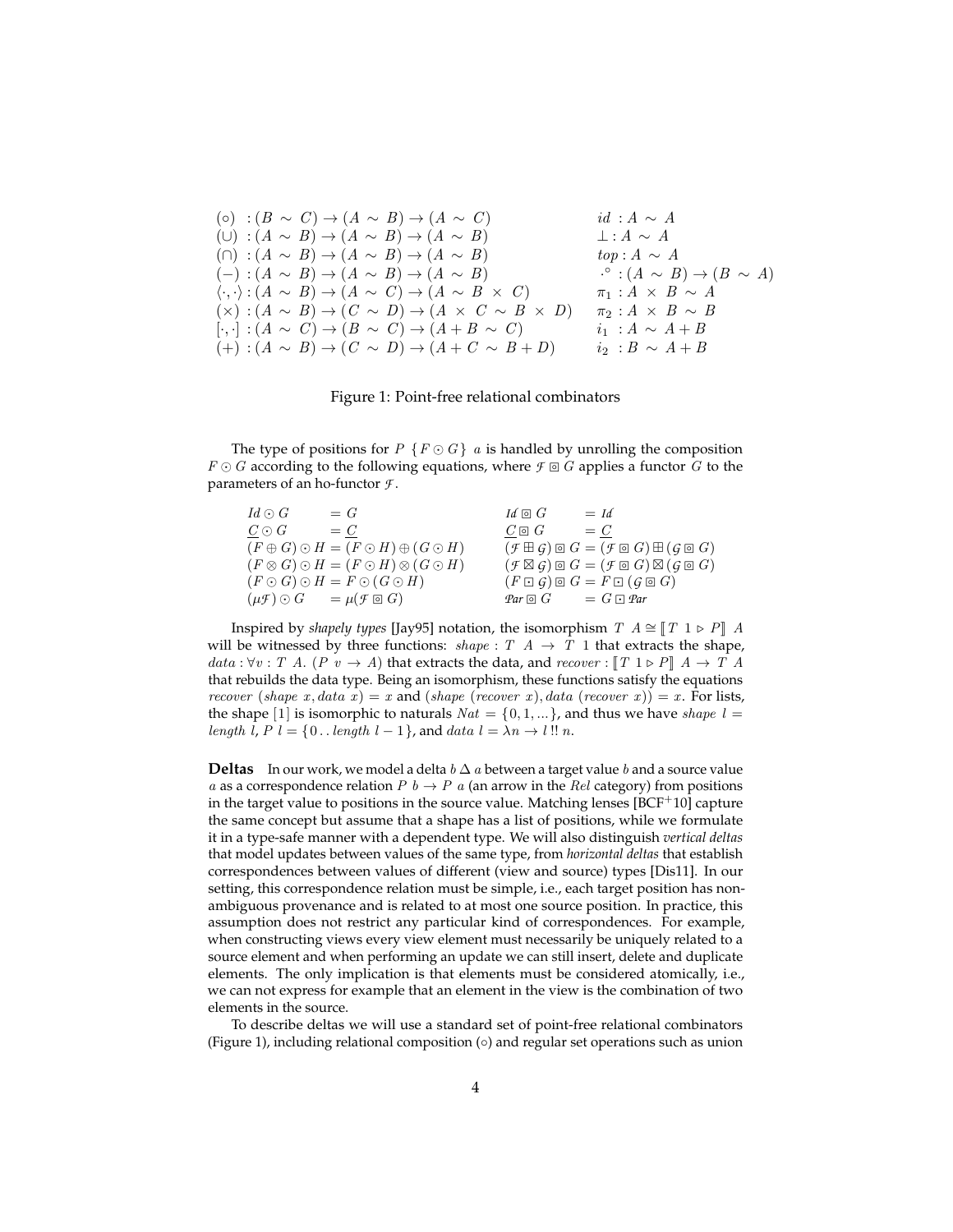(∪), intersection (∩) and difference (-). The converse of a relation R is given by  $R^{\circ}$ ,  $\perp$ denotes the empty relation and top the largest relation, and the other combinators handle products and sums. The domain and range of a relation  $r : A \sim B$  will be denoted by  $\delta R \subseteq id : A \sim A$  and  $\rho R \subseteq id : B \sim B$ , respectively. To preserve simplicity, some combinators will only be used in controlled situations. For example, if a relation  $R$  is injective and simple (like  $get_\Delta$  presented further on), then  $R^\circ$  is also simple. By resorting to this language, we can reason about deltas using the powerful algebraic laws ruling its combinators. More details on these laws can be found in [Oli07].

### **3 Laying Down Delta Lenses**

In Diskin's *et al* [DXC11] delta-based framework, updates are encoded as triples (s, u, s') where  $s, s'$  are the source and target values and  $u$  is a delta between elements of  $s$ and  $s'$ , and lens transformations are arrows that simultaneously translate states and deltas. In our presentation, we choose to separate the state-based and delta-based components of the lenses. This, together with the dependent type notation, leads to a simpler formulation of delta lenses for polymorphic inductive data types: operationally, the delta-based components required for defining composite delta lens can be ignored by end users, which are only required to understand the more intuitive interface of the state-based components. Also, lens transformations are no longer partially defined modulo additional properties entailing preservation of the incidence between values and deltas.

**Definition 1** (Delta lens - adapted from [DXC11])**.** *A delta lens* l *(*d-lens *for short), denoted by*  $l : S \land \geqslant V \land B$ , is a bidirectional transformation that comprises four total functions:

 $get \; : S \; A \rightarrow \; V \; B$  $get_{\blacktriangle} : \forall \{ s' : S \land s : S \land \}$ .  $s' \Delta s \rightarrow get \ s' \Delta get \ s'$ put :  $\forall (v, s) : V B \times S A$ .  $v \Delta get s \rightarrow S A$  $put_{\blacktriangle}: \forall \{(v, s): V \; B \times S \; A\}, d : v \; \Delta \; get \; s. \; put \; (v, s) \; d \; \Delta \; s$ 

*Note that* S 1 *and* V 1 *are the types of shapes and* A *and* B *are the types of data elements. The d-lens is called* well-behaved *if it satisfies the following properties:*

| $get\ (put\ (v, s)\ d) = v$ | PUTGET        | $get_{\blacktriangle}(put_{\blacktriangle} d) = d$ | <b>PUTGET</b> |
|-----------------------------|---------------|----------------------------------------------------|---------------|
| put (get $s, s$ ) id = s    | <b>GETPUT</b> | put, $id = id$                                     | PUTID         |

In the above definition, the state-based component of the d-lens is given by the functions  $get$ , that computes a view of a source value, and  $put$ , that takes a pair containing a modified view and an original source, together with a delta from the modified view to the original view, and returns a new modified value. The delta-based function  $get_{\blacktriangle}$ translates a source delta into a delta between views produced by  $get$ , and  $put_{\blacktriangle}$  receives a view delta and computes a delta from the new source produced by  $put$  to the original source. Properties PUTGET and GETPUT are the traditional state-based ones: view-toview roundtrips preserve view modifications; and  $put$  must preserve the original source for identity updates. PUTGET, and PUTID, denote similar laws on deltas: view-to-view roundtrips preserve view updates; and  $put_{\blacktriangle}$  must preserve identity updates. It is easy to see that our formulation is equivalent to the well-behaved d-lenses from [DXC11]. For example, their GETID property is a consequence of our axiomatization.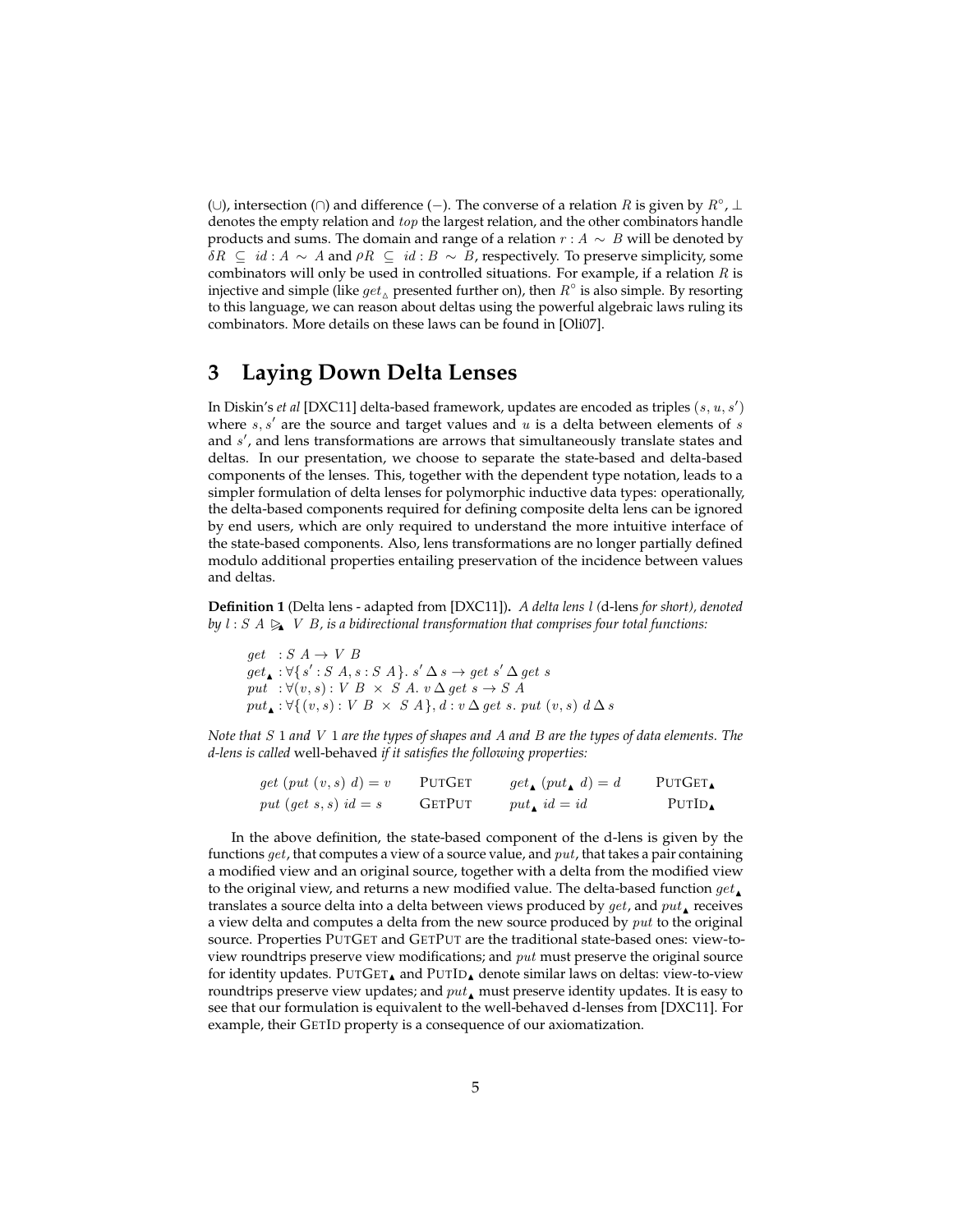We can convert a d-lens  $l : S A \geq V B$  into a state-based lens  $\lfloor l \rfloor_{diff} : S A \geq V B$ that receives an alignment function  $\mathit{diff} : \forall v' : V \; B, v : V \; B. \; v' \, \Delta \, v$ , estimating a delta from the pre- and post-states of view updates, but forgets shape and alignment for further compositions. We omit its definition and properties, but they have already been studied in [DXC11] and put to practice in [BCF<sup>+</sup>10].

Abstractly, d-lenses are simple to understand since they transform updates (vertical deltas) into updates. However, to propagate view updates,  $put_{\bullet}$  must somehow recover an horizontal delta between the non-modified view and the original source that provides the required traceability information to calculate a new source update [HHI<sup>+</sup>10]. From an implementation perspective, an alternative formulation of d-lenses that compute and process these horizontal deltas explicitly is preferable (instead of, for instance, having to infer them at run-time for specific executions). As such, we propose an alternative framework of *horizontal d-lenses*, whose delta-based functions explicitly return the horizontal deltas induced by the state-based transformations. Moreover, it is convenient to include in this less abstract framework a *create* function [BFP<sup>+</sup>08] that reconstructs a default source value from a view value for situations where the original source is not available.

**Definition 2** (Horizontal d-lens)**.** *An horizontal d-lens* l *(*hd-lens *for short), denoted by*  $l : S \land \geq N$  *V B, comprises three total functions get, put, and create* : *V B*  $\rightarrow$  *S A, plus three horizontal deltas:*

 $get_\vartriangle$  :  $\forall \{s : S \ A\}$ .  $get \ s\,\Delta\,s$  $put_{\wedge}$  :  $\forall \{(v, s) : V B \times S A\}, d : v \Delta get s. put (v, s) d \Delta(v, s)$  $create_{\Delta}: \forall \{v : V \mid B\}$ . create  $v \Delta v$ 

*It is called* well-behaved *if it satisfies* PUTGET*,* GETPUT *and the following properties:*

get (create  $v$ ) = v  $create_\Delta \circ get_\Delta = id \quad \textsf{CREATEGET}_\Delta \quad [get_\Delta, id] \circ put_\Delta \ id = id \quad \textsf{GETPUT}_\Delta$ CREATEGET  $put_{\Delta} d \circ get_{\Delta} = i_1$  PUTGET

The horizontal deltas are complements of the state-based functions that explicitly record the traceability of their execution:  $get_\wedge$  denotes a delta from the resulting view to the original source and vice-versa for  $create_\Delta$ , while  $put_\Delta$  is a delta from the new source to the input view-source pair. In practice, this will mean that the deltas of most of our lens combinators can be derived by construction by reversing their behaviors on states. The delta-based laws also dualize the state-based laws, with the insight that the type of positions of a view-source pair is the disjoint sum of the positions in the view and in the source. For example, while the CREATEGET law states that abstracting a created source shall yield the original view, the  $CREATEGET_\Delta$  law evidences that the corresponding delta on views shall also preserve all view elements (identity).

We now show how hd-lenses can be used to implement the abstract framework of d-lenses:

**Definition 3.** An hd-lens  $l : S \land \geq N$  V B can be lifted to a d-lens  $l_{\blacktriangle} : S \land \geq N$  V B by defining get,  $d = get_{\Delta}^{\circ} \circ d \circ get_{\Delta}$  and  $put_{\Delta} d = [get_{\Delta}^{\circ} \circ d, id] \circ put_{\Delta} d$ .

**Theorem 1.** If an hd-lens  $l : S \land \geq N$  *V B is well-behaved, then the d-lens*  $l_{\blacktriangle}$  *is well-behaved.* 

*Proof.* The state-based laws dismiss proofs. The property PUTGET, is proven using PUTGET<sub>A</sub> and by knowing that  $get_{\Delta}^{\circ} \circ get_{\Delta} = id$ , since PUTGET<sub>A</sub> entails that  $get_{\Delta}$  is a total and injective relation. PUTID<sub>A</sub> follows directly from  $GETPUT_{\Delta}$ . П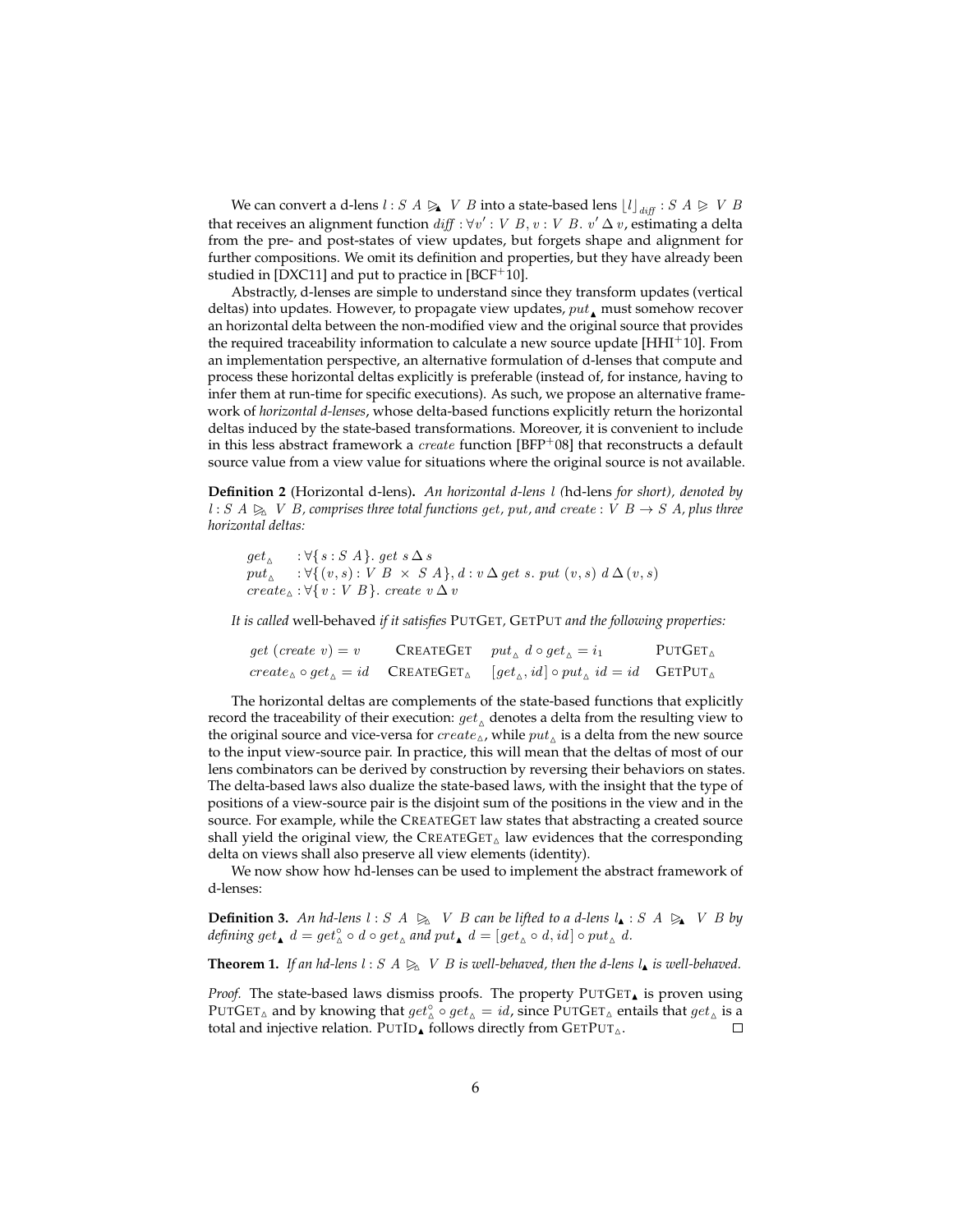#### **4 Combinators for Horizontal Delta Lenses**

**Map** A state-based lens can be lifted to a mapping hd-lens as follows:

$$
\forall l : A \geq B. \ S \ l : S_A \geq S_B
$$
  
get s = S get<sub>l</sub> s get<sub>l</sub> = id  
put (v, s) d = recover (shape v, dput  $\cup$  decrease) put<sub>l</sub> d = i<sub>1</sub>  
dput = put<sub>l</sub> o (data v, data s o d)  
decrete = (create<sub>l</sub> o data v) o (id – δdput)  
create v = S create<sub>l</sub> v create

Likewise to the state-based functor mapping lens from [PC10], the *get* and *create* functions simply map the components of the basic lens over the data elements, producing trivial deltas (all positions are preserved). Instead of aligning elements by their positions,  $put$  now performs global data alignment based on the view update deltas: for each view element  $v$ , if it relates to a source element  $s$ ,  $put$   $(v, s)$  is applied<sup>3</sup>; otherwise a default source is generated with  $create_l$  v. The  $put_\wedge$  delta is also trivial, since all elements in the new source come from elements in the view. Mapping defines a functor on the category of hd-lenses, since it preserves identity (F id = id) and composition (F  $f \circ F g = F (f \circ g)$ ) laws (composition is defined below).

**Natural transformation** Given a natural lens that only transforms shapes (a lens whose get, put and create functions are natural transformations), denoted by  $F \trianglerighteq G$ , we can lift it to a reshaping hd-lens using the following combinator:

$$
\forall l: S \succeq V. \overline{l}: S \succeq V
$$
  
get  $s = get_l s$  get<sub>1</sub>  $\{s\} = \frac{\overline{get_l}}{\overline{get_l}} s$   
put  $(v, s) d = put_l (v, s)$  put<sub>1</sub>  $\{(v, s)\} d = \frac{\overline{put_l}}{\overline{put_l}} (v, s)$   
create  $v = create_l v$  create<sub>2</sub>  $\{v\} = \frac{\overline{text_l}}{\overline{create_l}} v$   
 $\forall f: F \rightarrow G. \overline{f}: \forall s: F \land f s \Delta s$   
 $\overline{f} = data (f (recover (shape s, id)))$ 

The state-based components of the hd-lens are determined by the value-level functions of the argument lens. The horizontal deltas are calculated using a semantic approach inspired in [Voi09], by running the value-level functions against sources with the data elements replaced by the respective positions, thus inferring the correspondences in the target. This is performed by the auxiliary function ←−· . Many useful examples of these natural hd-lens transformations are polymorphic versions of the usual isomorphisms handling the associativity and commutativity of sums and products, such as swap :  $(F \otimes G)_A \geq (G \otimes F)_A$ . Another primitive combinator that falls under this category is the identity of long id :  $F \in \mathbb{R}$ . Nevertheless this combinator is only category is the identity hd-lens  $id : F_A \rhdg F_A$ . Nevertheless, this combinator is only interesting to lift lenses that already have a reasonable behavior, as is the case of isomorphisms. As long as the behavior of the d-lens is completely determined by the argument lens, the lifted versions of the *lspine* and *filter l* examples from the introduction, though natural lenses, would not solve the alignment problem.

<sup>&</sup>lt;sup>3</sup>Here, we are building a function from view positions to source elements as a relation  $P$  v  $\sim A$ . The relation *dput* matches view elements with existing source elements and *dcreate* creates fresh source elements for the remaining unmatched view elements. The filter  $(id - \delta dput)$  guarantees that the relational union is simple.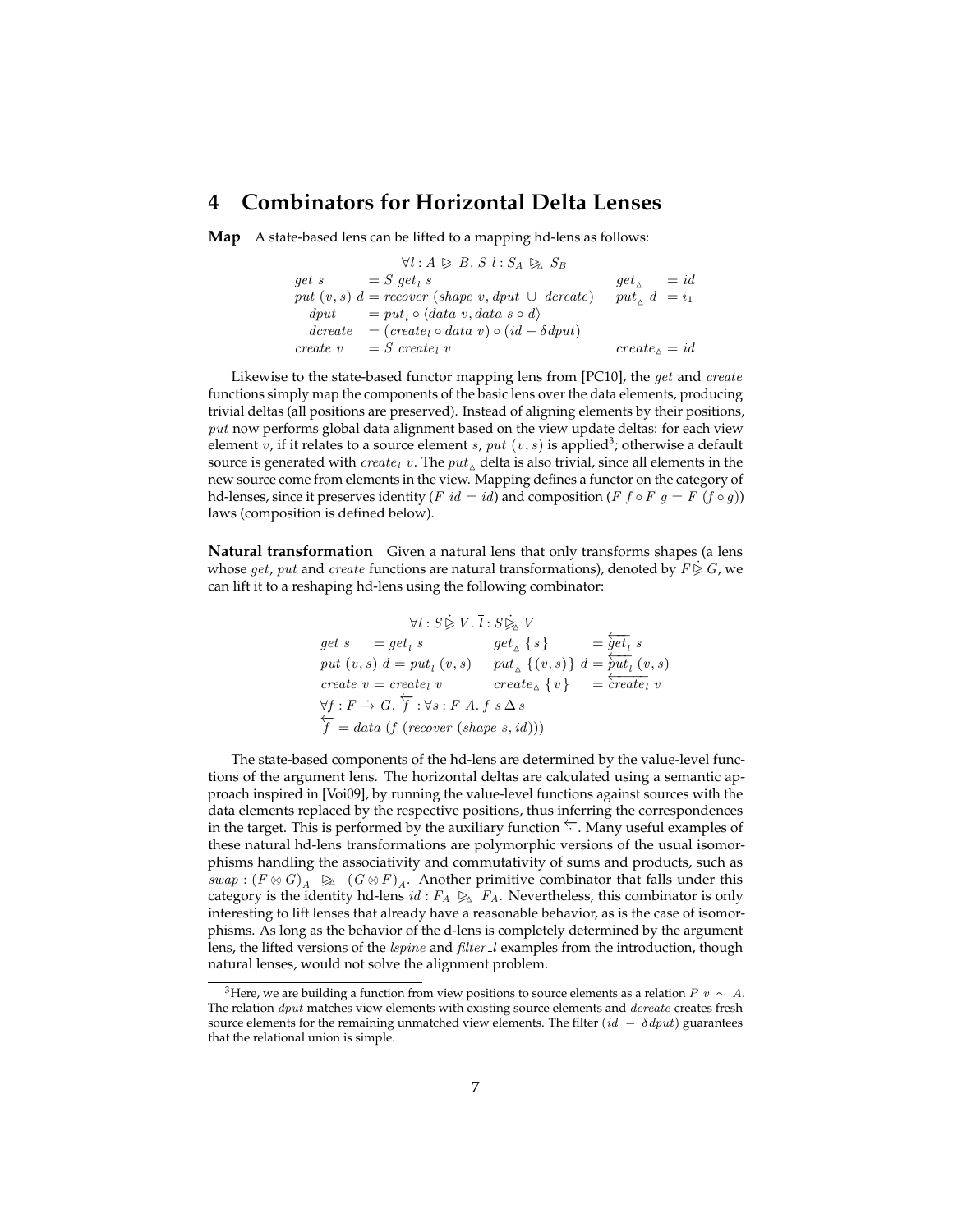The lifting of natural transformations to hd-lenses also defines a functor on the category of hd-lenses, since  $\overline{id} = id$  and  $\overline{(f \circ g)} = \overline{f} \circ \overline{g}$ . Moreover, it is also a natural transformation in that category, since  $\bar{f} \circ F \circ g = G \circ g \circ \bar{f}$ . This opens the door to an interesting optimization, since in a composition involving only natural transformations and mappings, the latter can be all grouped together and trivially fused.

**Composition** We now show that the point-free combinators from our previous statebased lens language [PC10, PC11] are also arrows in the category of hd-lenses. Two fundamental point-free combinators are identity and composition. Identity  $id: T_A \rightarrow T_A$ can be defined using a mapping. Composition can be lifted to hd-lenses as follows:

$$
\forall f: V_B \trianglerighteq U_C, g: S_A \trianglerighteq V_B. (f \circ g): S_A \trianglerighteq U_C
$$
\n
$$
\begin{array}{lll}\n\text{get } s & = get_f (get_g s) & get_\Delta & = get_{\Delta g} \circ get_{\Delta f} \\
\text{put } (v, s) \, dv & = put_g (putf, s) \, dv & put_\Delta \, dv & = [putf_\Delta, i_2] \circ put_{\Delta g} \, dv \\
\text{put } f & = put_f (v, get_g s) \, dv & put_\Delta \, dv & = [putf_\Delta, i_2] \circ put_{\Delta g} \, dv \\
\text{but } f & = put_f (v, get_g s) \, dv & put_\Delta \, dv & = [getf_\Delta, i_2] \circ put_{\Delta f} \, dv \\
\text{dt} & = (id + get_{\Delta g}) \circ put_{\Delta f} \, dv & = [getf_\Delta, i_2] \circ put_{\Delta f} \, dv \\
\text{create } v & = \text{create}_g (\text{create } v) & \text{create}_\Delta & = \text{create}_f \circ \text{create}_\Delta g \end{array}
$$

In the *put* direction, the intermediate delta  $d_V$  passed to  $put<sub>a</sub>$  maps elements in the result of  $put_f$   $(u, get_g s)$  d<sub>V</sub> to elements in  $get_s s$ . Since  $id \circ f = f = f \circ id$  and  $f \circ (g \circ h) = (f \circ g) \circ h$  we have a category of hd-lenses. To demonstrate that our design is robust, composition of d-lenses subsumes composition of hd-lenses:  $(f \circ g)$ <sub>A</sub> =  $f_A \circ g_A$ . A more liberal kind of forgetful composition is also possible by first converting the d-lenses into normal lenses, as used in [BCF<sup>+</sup>10] for combining d-lenses not matching on their intermediate shapes. However, this composition is deemed ill-formed in [DXC11] since the resulting lenses may identify and align updates differently.

**Product** The product projection hd-lenses can be defined as follows:

$$
\forall f: F_A \to G_A. \ \pi_1^f: (F \otimes G)_A \not\gtrsim F_A
$$
\n
$$
\begin{array}{lll}\n\text{get } (x, y) & = x & \text{get}_{\Delta} & = i_1 \\
\text{put } (z, (x, y)) & d = (z, y) & \text{put}_{\Delta} & d = [i_1, i_2 \circ i_2] \\
\text{create } z & = (z, f \ z) \text{ create}_{\Delta} = i_1^{\circ}\n\end{array}
$$

$$
\forall f: G_A \to F_A. \ \pi_2^f: (F \otimes G)_A \geq G_A
$$
  
get  $(x, y) = y$  get<sub>Delta</sub> =  $i_2$   
put  $(w, (x, y)) d = (x, w)$  put<sub>Delta</sub> d =  $[i_2 \circ i_1, i_1]$   
create  $w$  =  $(f w, w)$  create<sub>Delta</sub> =  $i_2^{\circ}$ 

Note that the projection lenses are not natural despite get being so: the default parameter  $f$  may be defined for a concrete type  $A$ , making  $create$  non-natural. Yet, they enjoy kind of naturality laws modulo product  $(\pi_1{}^h \circ (f \times g) = f \circ \pi_1{}^{create_g \circ h \circ get_f})$  and modulo mapping  $(\pi_1{}^h\circ (F\otimes G)\,f=F\,\tilde{f}\circ {\pi_1}^F$   $^{create_f\circ h\circ F}\,{}^{get_f})$ , with a precise characterization of how the default generation function must be adapted.

The product bi-functor  $\times$  applies two hd-lenses in parallel, and is defined as follows: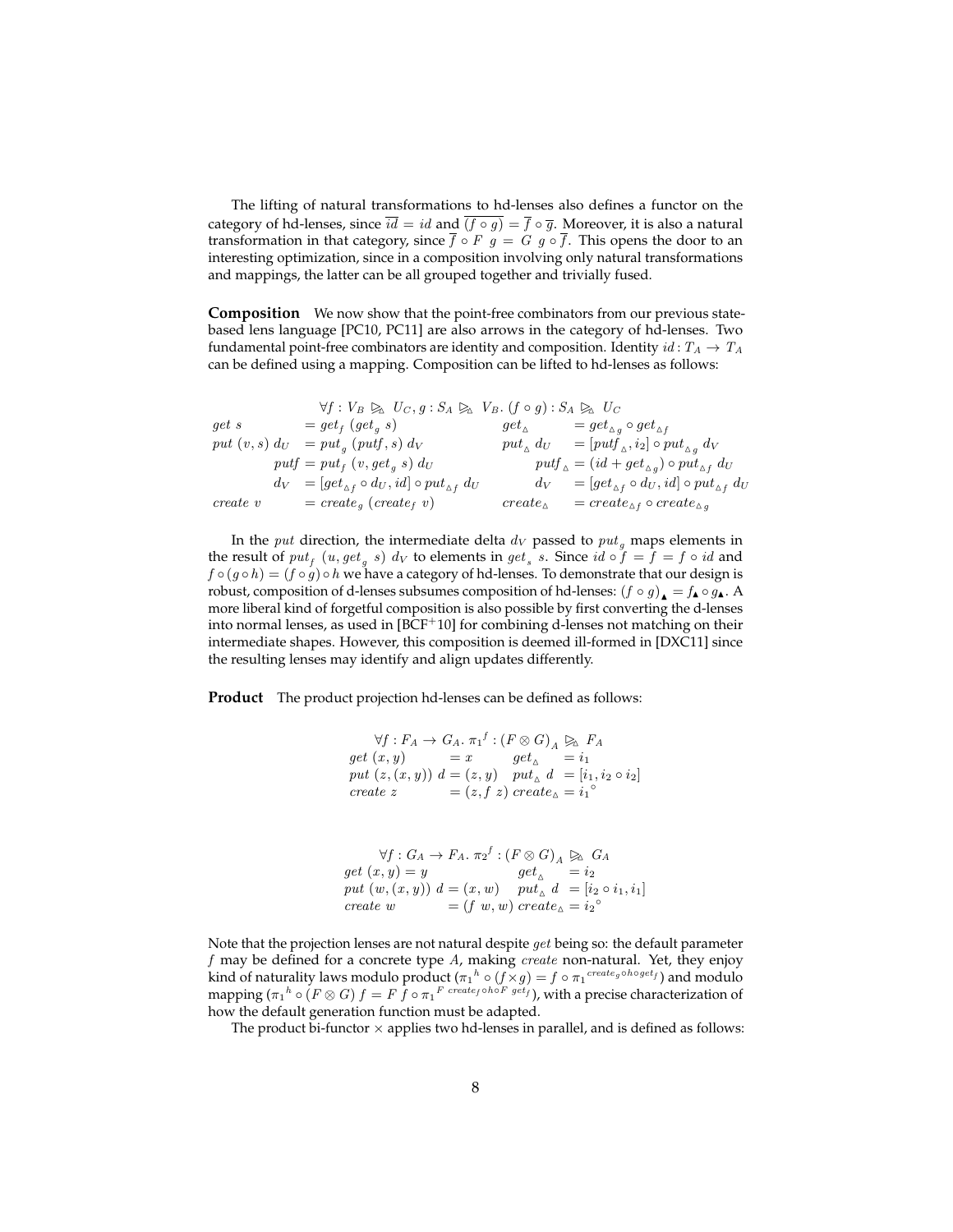$$
\forall f: F_A \trianglerighteq H_B, g: G_A \trianglerighteq H_B. f \times g: (F \otimes G)_A \trianglerighteq (H \otimes I)_B
$$
  
\nget  $(x, y)$   
\n
$$
= (get_f x, get_g y)
$$
  
\n
$$
put ((z, w), (x, y)) d = (put_f (z, x) d_1, put_g (w, y) d_2)
$$
  
\n
$$
d_1 = i_1^{\circ} \circ d \circ i_1
$$
  
\n
$$
d_2 = i_2^{\circ} \circ d \circ i_2
$$
  
\n
$$
create (z, w)
$$
  
\n
$$
f: F_A \trianglerighteq H_B, g: G_A \trianglerighteq H_B. f \times g: (F \otimes G)_A \trianglerighteq (H \otimes I)_B
$$
  
\n
$$
get_{\Delta} = get_{\Delta f} + get_{\Delta g}
$$
  
\n
$$
put ((z, w), (x, y)) d = (put_f (z, x) d_1, put_g (w, y) d_2)
$$
  
\n
$$
d_1 = i_1^{\circ} \circ d \circ i_1
$$
  
\n
$$
d_2 = i_2^{\circ} \circ d \circ i_2
$$
  
\n
$$
create_{\Delta} = create_{\Delta f} + create_{\Delta g}
$$

When computing  $put$ , the product combinator splits the delta over the view pair in two deltas mapping only left or only right elements, to be passed to  $put_f$  and  $put_g$ , respectively. The *dists* combinator is an alias for the isomorphism  $(A + B) + (C + D) \sim$  $(A + C) + (B + D)$ . By halving the deltas, the *puts* of the argument lenses will loose the delta correspondences for view elements that were swapped to a different side of the view pair. For example, the d-lens  $\pi_1 \times \pi_1 : ((F \otimes G) \otimes (F \otimes G))$   $A \geq (F \otimes F)$  A would only be able to restore left/right information for left/right elements. Given the polymorphic nature of this combinator, which is agnostic to the concrete instantiations of the functors  $F$  and  $G$ , this is the only reasonable behavior. A more refined behavior, involving non-trivial fitting of the right data elements of  $y$  that are related to the left view  $z$  into the original left view  $x$ , to be restored by  $\mathit{put}_f$ , would only be possible for very specific functor instantiations. The product hd-lens is a bi-functor in the category of hd-lenses, preserving identity and composition laws.

**Sum** Both the either combinator and the sum bi-functor are valid hd-lenses and can be defined as follows:

 $\forall p: H_B \rightarrow 2, f: F_A \triangleright H_B, g: G_A \triangleright H_B. [f, g]^p: (F \oplus G)_A \triangleright H_B$  $get (i_1 x) = get_f x$   $get_{\Delta} \{i_1 x\} = get_{\Delta f} \{x\}$  $get (i_2 y) = get_g y$   $get_{\Delta} {i_2 y} = get_{\Delta g} {y}$ put  $(z, i_1 \ x) d = put_f (z, x) d$   $put_{\Delta} \{(z, i_1 \ x) \} d = put_{\Delta f} \{(z, x) \} d$ put  $(z, i_2, y)$   $d = put_g(z, y) d$   $put_{\Delta} \{(z, i_2, y)\} d = put_{\Delta g} \{(z, y)\} d$ create  $z = p z$ ? create<sub>f</sub>  $z$  : create<sub>g</sub>  $z$  create<sub>A</sub> $\{z\} = p z$ ? create<sub>Af</sub>  $\{z\}$  : create<sub>Ag</sub>  $\{z\}$ 

 $\forall f: F_A \triangleright H_B, g: G_A \triangleright I_B. f + g: (F \oplus G)_A \triangleright (H \oplus I)_B$  $get (i_1 x) = i_1 (get_f x)$   $get_\Delta \{(i_1 x)\} = get_{\Delta f} \{x\}$  $get (i_2 y) = i_2 (get_g y)$   $get_{\Delta} \{(i_2 y)\} = get_{\Delta g} \{y\}$  $\begin{array}{lll} \textit{put}\; (i_1\; z, i_1\; x)\; d\; = i_1\; (\textit{put}_f\; (z,x)) \;\; & \textit{put}_{\vartriangle}\; \{(i_1\; z, i_1\; x)\}\; d\; = \textit{put}_{\vartriangle f}\; \{(z,x)\}\; d \end{array}$  $put (i_1 z, i_2 y) d = i_1 (create_f z) \qquad put \n_{\Delta} \{(i_1 z, i_2 y)\} d = i_1 \circ create_{\Delta f} \{z\}$ put  $(i_2 w, i_1 x) d = i_2 (create_g w)$  put<sub>△</sub>  $\{(i_2 w, i_1 x)\} d = i_1 \circ create_{\triangle_g} \{w\}$  $put (i_2 w, i_2 y) d = i_2 (put_{g} (w, y)) \text{ } put_{\Delta} \{(i_2 w, i_2 y)\} d = put_{\Delta g} \{(w, y)\} d$ create  $(i_1 z)$  =  $i_1$  (create<sub>f</sub> z) create<sub>A</sub> { $(i_1 z)$ } = create<sub>Af</sub> {z} create  $(i_2 w) = i_2$  (create<sub>g</sub> w) create<sub> $\Delta$ </sub> { $(i_2 w)$ } = create<sub> $\Delta$ g</sub> {w}

For the horizontal deltas, the implicit parameters must be known to disambiguate which sides of the sums were consumed and produced by the forward transformations. Again, the sum hd-lens is a bi-functor in the category of hd-lenses, preserving identity and composition laws.

**Bang** Similarly to the projection lenses, it is also possible to define a combinator ! combinator that erases the source, and replaces each source with the unit value can be defined as follows: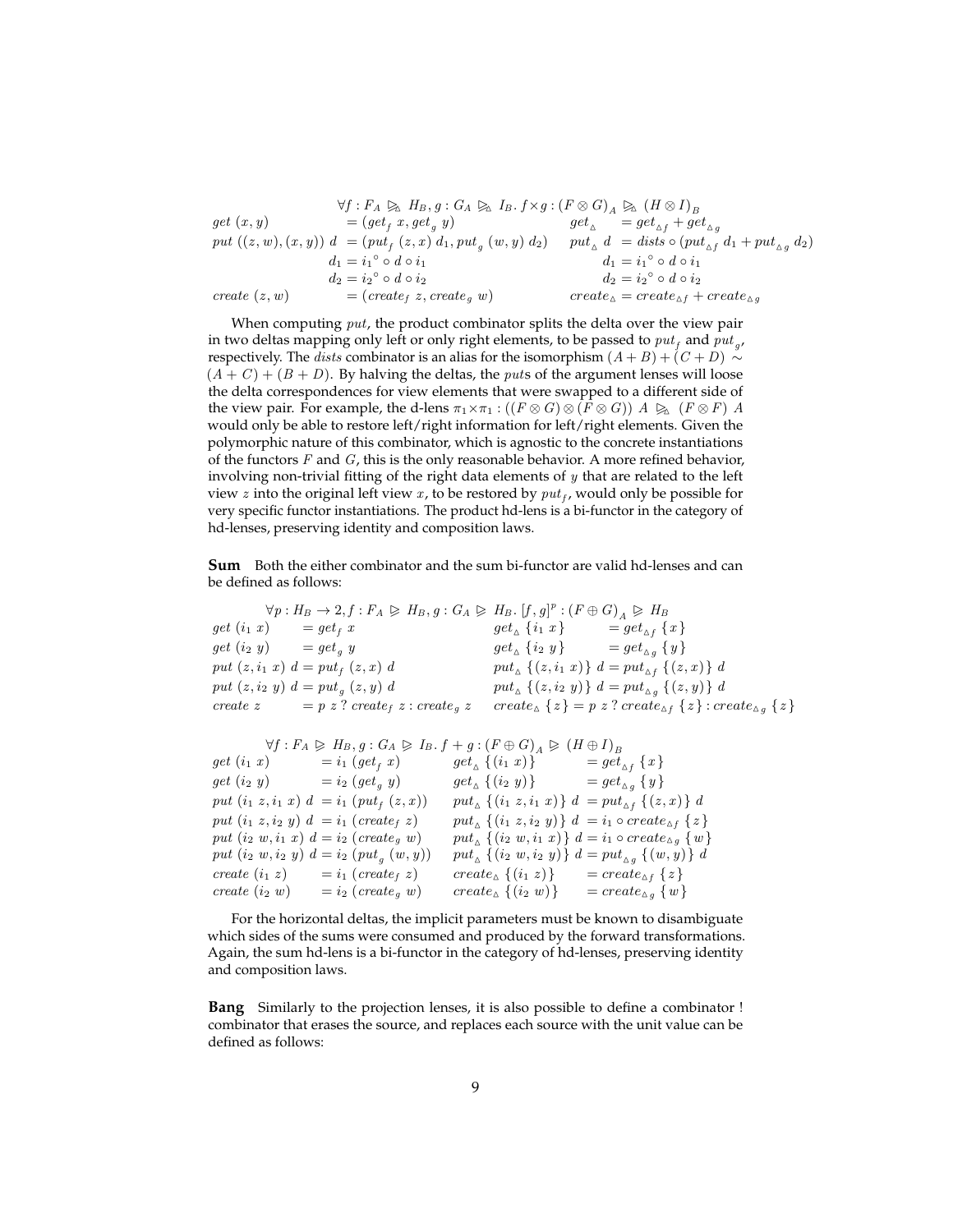$\begin{array}{lcl} \forall f:\mathbb{1}_A\rightarrow F_A. \; \text{!}^f:F_A\, \trianglerightright\!\!\!\!\!\searrow \mathbb{1}_A\ get\ x & =1 \hspace{1em} get_\wedge = \bot \end{array}$ put  $(1, x)$   $d = x$  put<sub> $\wedge$ </sub>  $d = i_1$ create 1 = f 1 create<sub> $\triangle$ </sub> =  $\perp$ 

At the value, the  $!^f$  d-lens applies the argument function  $f$  to reconstruct a source value. Like in [PC11], we can phrase a lifted version of the uniqueness law  $f = 1^{create_f} \Leftrightarrow$  $f: F A \geqslant 1.$ 

#### **5 Recursion Patterns as Horizontal Delta Lenses**

Apart from map, the previously presented hd-lens combinators only propagate deltas over rigid shapes (in the sense that they only process shapes polymorphically without further detail) and do not perform any sort of alignment. For mappings, updates may change the cardinality of the data (a container structure such as a list may increase or decrease in length), but alignment can be reduced to the special case of data alignment, with the shape of the update being copied to the result. This problem becomes more general whenever lenses are also allowed to restructure the types, in particular recursive ones, whose values have a more elastic shape: by changing the number of recursive steps, an update can alter the shape of the view (and thus the number of placeholders for data elements), requiring a non-trivial matching with the original source shape. If this problem of shape alignment is not addressed, then the tendency is to reflect these view modifications at the "leaves" of the source shape, causing the precise positions at which the modifications occur in the view shapes to be ignored. The goal of this section is to understand how we can use the delta information to infer meaningful shape changes. Two combinators will be introduced: catamorphisms (folds) to consume recursive sources, and anamorphisms (unfolds) to produce recursive views.

**Higher-order functor mapping** A ho-functor maps natural transformations to natural transformations via an operation  $\forall f : F \rightarrow G$ . *F*  $f : F \rightarrow F \rightarrow F$  G [JG07]. For regular ho-functors we can define a similar operation  $\forall f : F \land \neg G \land f : F \land \neg F \land f \land f$  or functions that are not natural transformations. Moreover, this operation can be lifted to a hd-lens  $\forall f : F_A \trianglerighteq G_A$ . *F f* : *F*  $F_A \trianglerighteq f$  *f*  $G_A$  defined polytypically over the structure of the ho-functor, as follows:

 $\forall f: F_A \trianglerighteq_{\Delta} G_A$ . *F*  $f: F A \trianglerighteq_{\Delta} f G_A$ *Id*  $f = f$  $\operatorname{Par} f = id$  $C f = id$  $(f \boxtimes \mathcal{G}) f = \mathcal{F} f \times \mathcal{G} g$  $(f \boxplus G) f = f f + f f$ 

Similarly to the calculus of positions, for the case of composition ( $F \square G$ ) f, we can not use regular functor mapping  $F$  ( $G$   $f$ ) because the resulting shapes are not the same. Instead, we define inductive functions that unroll value-level compositions using the same set of equations. The same treatment will be adopted for further definitions.

Note that, unlike our primitive hd-lens functor mapping combinator, this time the transformation occurs at the level of shapes and not at the data level (the type A of elements is preserved).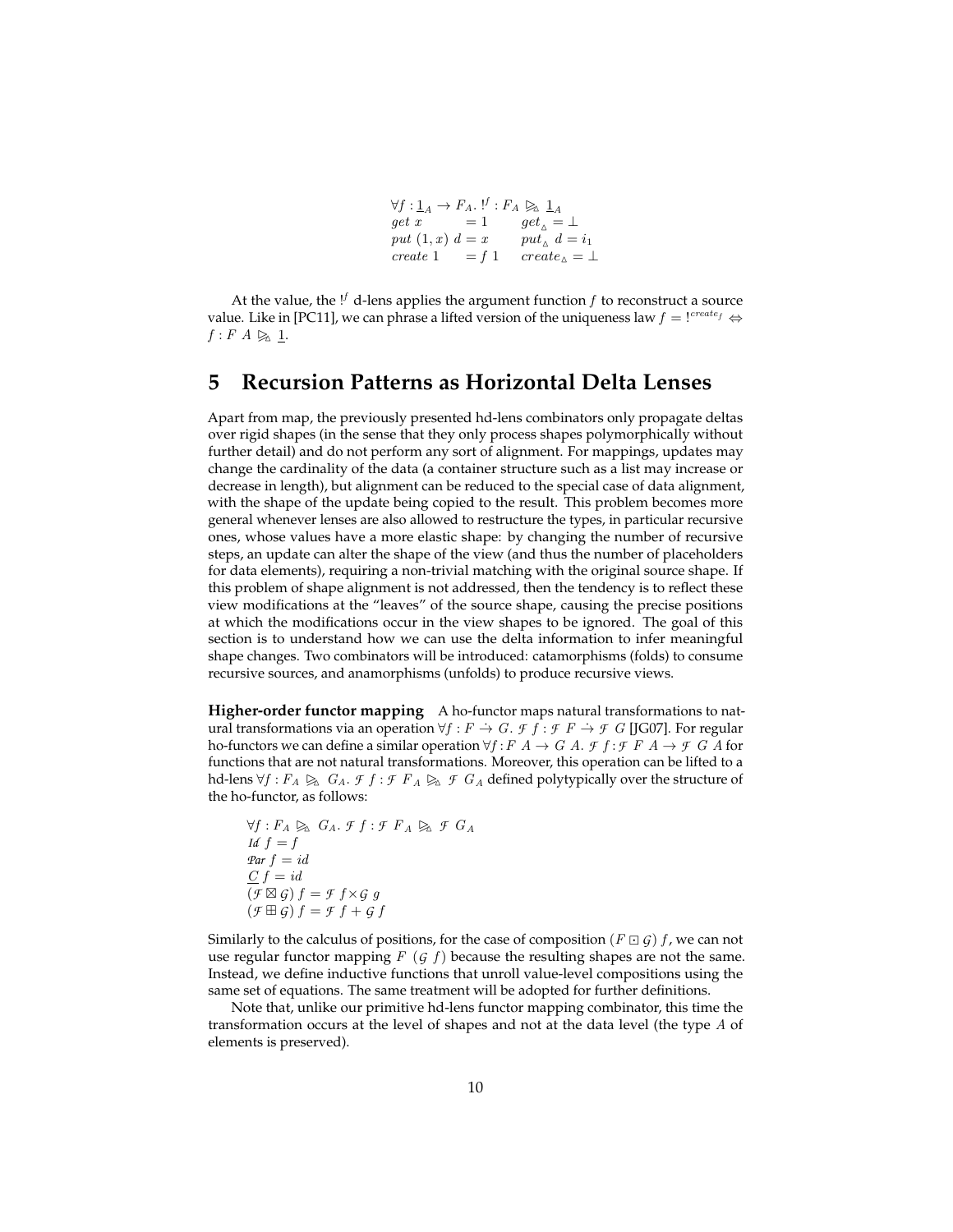**Catamorphism** Given an hd-lens algebra  $f : \mathcal{F} \times G_A \succeq G_A$ , the catamorphism  $\langle f | f_{\mathcal{F}} : \mathcal{F} \times G_A \times G_A \rangle$  $\mu_{A} \trianglerighteq G_A$  could be defined as the unique hd-lens that satisfies the following equation:

$$
\forall f: \mathcal{F} \ G_A \not\trianglerighteq G_A. \ (f)_{\mathcal{F}}: \mu \mathcal{F}_A \not\trianglerighteq G_A
$$
  

$$
(f)_{\mathcal{F}} = f \circ \mathcal{F} \ (f)_{\mathcal{F}} \circ out_{\mathcal{F}}
$$

Although this definition receives and propagates deltas, it will not use such information to perform shape alignment. In particular,  $\mathit{put}_{\mathit{f\text{ (f)}}_{\mathit{f}}}$  will match the view and source values positionally (like the  $fzip$  combinator from [PC10]) and pass incomplete delta information to the f argument of the fold due to the lossy behavior of the product d-lens. Our proposal is to adapt it using deltas to recognize shape modifications. As a convention, since fold/unfolds recursively consume/produce source values, we identify insertions and deletions at the "head" of the source while proceeding recursively<sup>4</sup>. If none of the elements at the "head" of the view are related to source elements, then we are confident that they were created with the update and can thus be safely propagated as an insertion to the source. Conversely, if none of the elements at the "head" of the source are related to view elements, we delete such elements before proceeding. Otherwise we proceed positionally.

The "head" of a value of an arbitrary inductive data type can be considered as everything not contained in its recursive occurrences, i.e., something with the same top-level shape but with the recursive occurrences erased. Such head can be computed by the expression  $\mathcal F$  ! ◦  $out_{\mathcal F}: \mu \mathcal F \land \rightarrow \mathcal F \perp \land$  The delta between the head elements of the source  $s : \mu \mathcal{F}$  A and the elements of the original view *get*  $s : G$  A can be determined by composing the delta of the previous expression with the (converse of the) delta of the catamorphism, as clarified in the following diagram $5$ :

$$
\mathcal{F} \perp A \xleftarrow{\mathcal{F} \perp} \mathcal{F} \mu \mathcal{F} A \xleftarrow{\text{out}_{\mathcal{F}}} \mu \mathcal{F} A \xrightarrow{\text{(If)}_{\mathcal{F}}} G A
$$
\n
$$
P \left( \text{get}_{\mathcal{F} \perp} (\text{out}_{\mathcal{F}} s) \right) \xrightarrow{\mathcal{F} \perp} P \left( \text{out}_{\mathcal{F}} s \right) \xrightarrow{\text{id}} P s \xleftarrow{\text{det}_{\Delta(f)} P} P \left( \text{get } s \right)
$$

If none of the positions in the range of the delta  $get_{\Delta(f)|_f}^{\circ} \circ get_{\Delta f}$ <sub>!</sub> are contained in the range of the delta representing the view-update, then we can safely delete the head of the source. The concept of head of the updated view is a bit more tricky: in fact, what we need is the elements of the view that would be necessary to build a head in the source. These can be computed by issuing a create and then erasing the recursive occurrences:  $get_{f}$  o create<sub>f</sub> :  $G A \rightarrow \mathcal{F} \perp A$ . If none of the positions in the range of this delta are contained in the domain of the delta representing the view-update we proceed with an insertion.

Equipped with these procedures to detect insertions and deletions, we can specify the put of the catamorphism as follows:

 $4$ Note that moving is not an operation on shapes. For instance, if we swap the elements of a list  $[1, 2, 3]$  to  $[3, 2, 1]$ , the shapes of both lists are the same  $[1, 1, 1]$ , where 1 is the unique value inhabiting the unit type 1.

 $5$ Notice how the delta-component of a transformation can be obtained just by dualization of the respective state-component (reversing the order of compositions and replacing product combinators by the respective sum combinators on positions). As such, from now on, only the state-component of the transformations will be presented.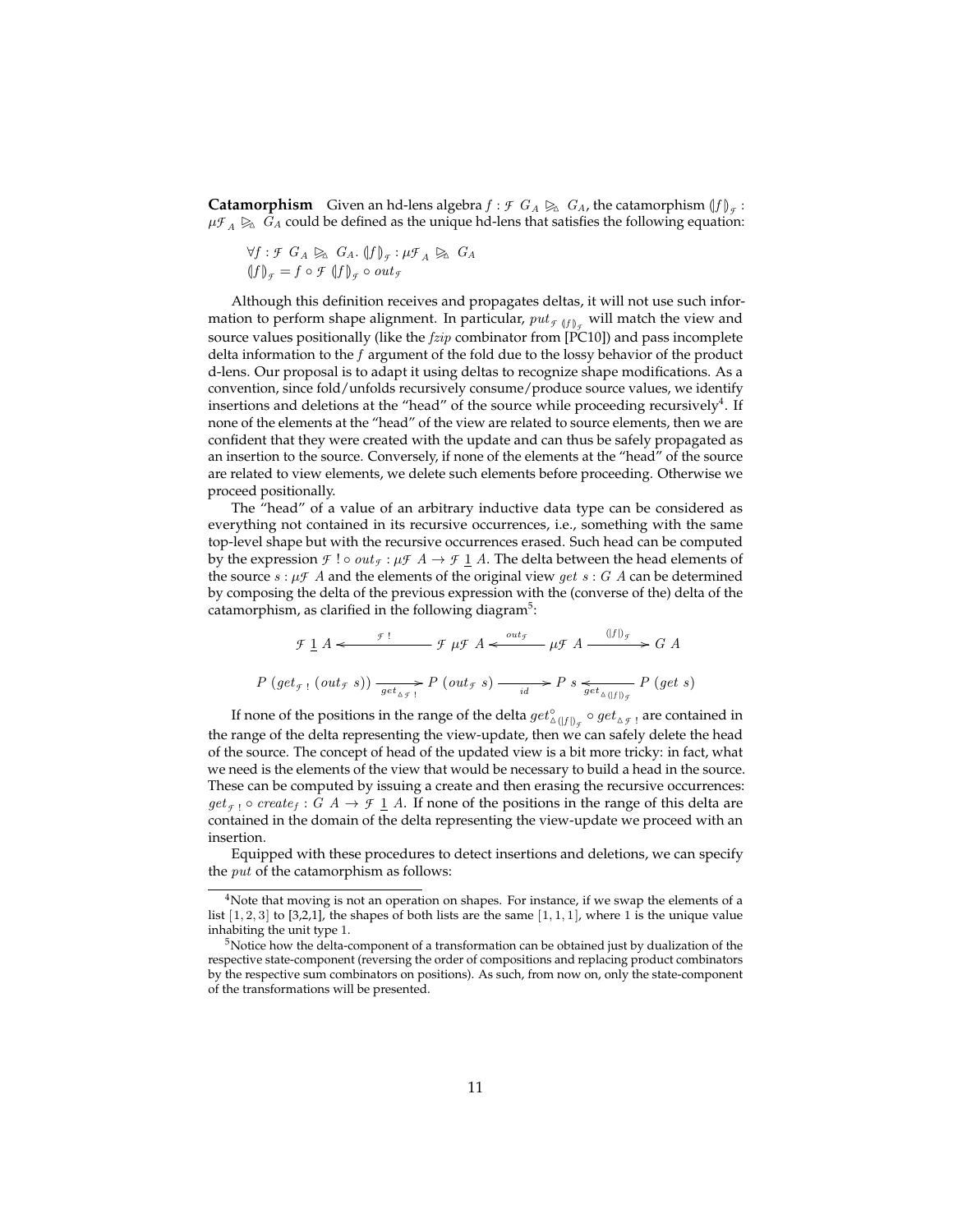$put_{\left\Vert{f}\right\Vert_{\mathcal{F}}}(v,s)\,d\,=\,$  $\sqrt{ }$  $\int$  $\mathbf{I}$  $grow(v, s)$  if  $V \neq \bot \wedge (\rho V \cap \delta d) = \bot$ shrink  $(v, s)$  if  $S \neq \perp \wedge (\rho S \cap \rho d) = \perp$  $put_{f\circ \mathcal{F}\left( \left\vert f\right\rangle _{\mathcal{F}}\circ out_{\mathcal{F}}\left( v,s\right) d\quad \text{otherwise}$ where  $V = create_{\Delta f} \circ get_{\Delta g}$ ,  $S = get_{\Delta g}^{\circ} f|_{g} \circ get_{\Delta g}$ 

**Insertion** The head of the view can be isolated by invoking  $create_f$  to produce a value of type  $\mathcal F$   $G$   $A$ . To propagate this newly created head, we need a way to pair each *G* A inside  $\mathcal F$  *G* A with the original source of type  $\mu \mathcal F$  A, to which we can apply  $\mathit{put}_{(\lfloor f\rfloor)_\mathcal{F}}$  recursively. In category theory, a functor is said *strong* if it is equipped with a function  $\sigma_F : F \times A \times B \to F (A \times B)$ , denoted *strength*, that pairs the B with each A inside the functor. This function can easily be lifted and defined polytypically for every regular ho-functor. Not taking deltas into account, the grow procedure can be specified as depicted in Figure 2. Notice that, if the functor contains more than one recursive occurrence (for trees for example), then  $\sigma_f$  will duplicate the original source for each recursive invocation of put. This is because, when invoking  $\sigma$  at a recursive step, the catamorphism does not know how to split the source so that each piece is related to the respective recursive view. Instead, the duplicated sources will be later aligned recursively. For example, unrelated source elements will be deleted by *shrink*. The actual implementation of  $grow$  is  $in_{\mathcal{F}} \circ \sigma put_{\mathcal{F}}(d \circ create_{\Delta f}) \circ (create_f \times id)$ , where  $\sigma put_{\mathcal{F}}$  is a polytypic auxiliary definition that implements the specification  ${\mathcal F}$   ${\it put}_{(\lfloor f \rfloor)_{{\mathcal F}}} \circ \sigma_{{\mathcal F}}$ , with the necessary propagation of deltas to the recursive invocations of  $put$ . Given a lens  $S_A \trianglerighteq V_A$ , we define the  $\sigma put_f$  combinator that receives a delta and pairs view values<br>incide the functor with duplicated source values, invoking *mut* (with the delta) to process inside the functor with duplicated source values, invoking  $put$  (with the delta) to process recursive cases:

 $\sigma put_{\mathcal{F}} : \forall (v, s) : \mathcal{F} \ V_A \times S_A$ .  $v \Delta get s \rightarrow \mathcal{F} \ S_A$ σput<sub>Id</sub>  $(v, s)$   $d = put (v, s)$   $d$  $\sigma put_C\ (v, s)\ d = v$  $\varphi_{\text{part}}(v, s) d = v$  $\mathit{\mathit{optt}}_{\mathit{f}}$   $\boxtimes_{\mathit{G}}((x, y), s)$   $d = (\mathit{\mathit{optt}}_{\mathit{f}}(x, s) (d \circ i_1), \mathit{\mathit{optt}}_{\mathit{G}}(y, s) (d \circ i_2))$  $\sigma put_{\mathcal{F} \boxplus \mathcal{G}} (i_1 \ x, s) \ d = \sigma put_{\mathcal{F}} (x, s) \ d$  $\sigma put_{\mathcal{F} \boxplus \mathcal{G}} (i_2 \ y, s) \ d = \sigma put_{\mathcal{G}} (y, s) \ d$  ${\mathit opt}_{\Delta f} : \forall \{ (v,s) : \text{\textit{F}} \ \ V_A \ \times \ S_A \}, \ d : v \, \Delta \, {\mathit get} \ \ s. \ (\mathit{opt}_f \ (v,s) \ \ d) \, \Delta \, (v,s)$  $\varphi_{\text{out}_{\Delta_{\textit{Id}}}} \{(v, s) \} \ d = \text{put}_{\Delta} \{(v, s) \} \ d$  $\mathit{\sigma}put_{\triangle C}$   $\{(v, s)\}\ d = i_1$ σput<sub>Δ Par</sub>  $\{(v, s)\}\ d = i_1$  $\mathit{\sigma}put_{\Delta\mathcal{F}}\boxtimes_{\mathcal{G}}\{((x,y),s)\}\,\,d=$  $[(i_1 + id) \circ \sigma put_{\Delta_{\mathcal{F}}} \{ (x, s) \} (d \circ i_1), (i_2 + id) \circ \sigma put_{\Delta_{\mathcal{G}}} \{ (y, s) \} (d \circ i_2)]$  ${\sigma}put_{\Delta\mathcal{F}\boxplus\mathcal{G}}\ \left\{\left(i_1\ x,s\right)\right\}\ d={\sigma}put_{\Delta\mathcal{F}}\ \left\{\left(x,s\right)\right\}\ d$  $\mathit{\sigma}put_{\Delta\mathcal{F}}\,\mathop{\oplus}_\mathcal{G}\,\left\{\left(i_2\;y,s\right)\right\}\,d=\mathit{\sigma}put_{\Delta\mathcal{G}}\,\left\{\left(y,s\right)\right\}\,d$ 

Here,  $\sigma put_{\Delta f}$  is the horizontal delta induced by  $\sigma put_f$ .

**Deletion** Again not taking deltas into account, the shrink procedure can be specified as depicted in Figure 3. This time, we unfold the source value to expose its head to be erased by the auxiliary function  $reduce_{\mathcal{F}}$ , and then apply  ${\it put}_{(\lfloor f \rfloor)_{\mathcal{F}}}$  to the argument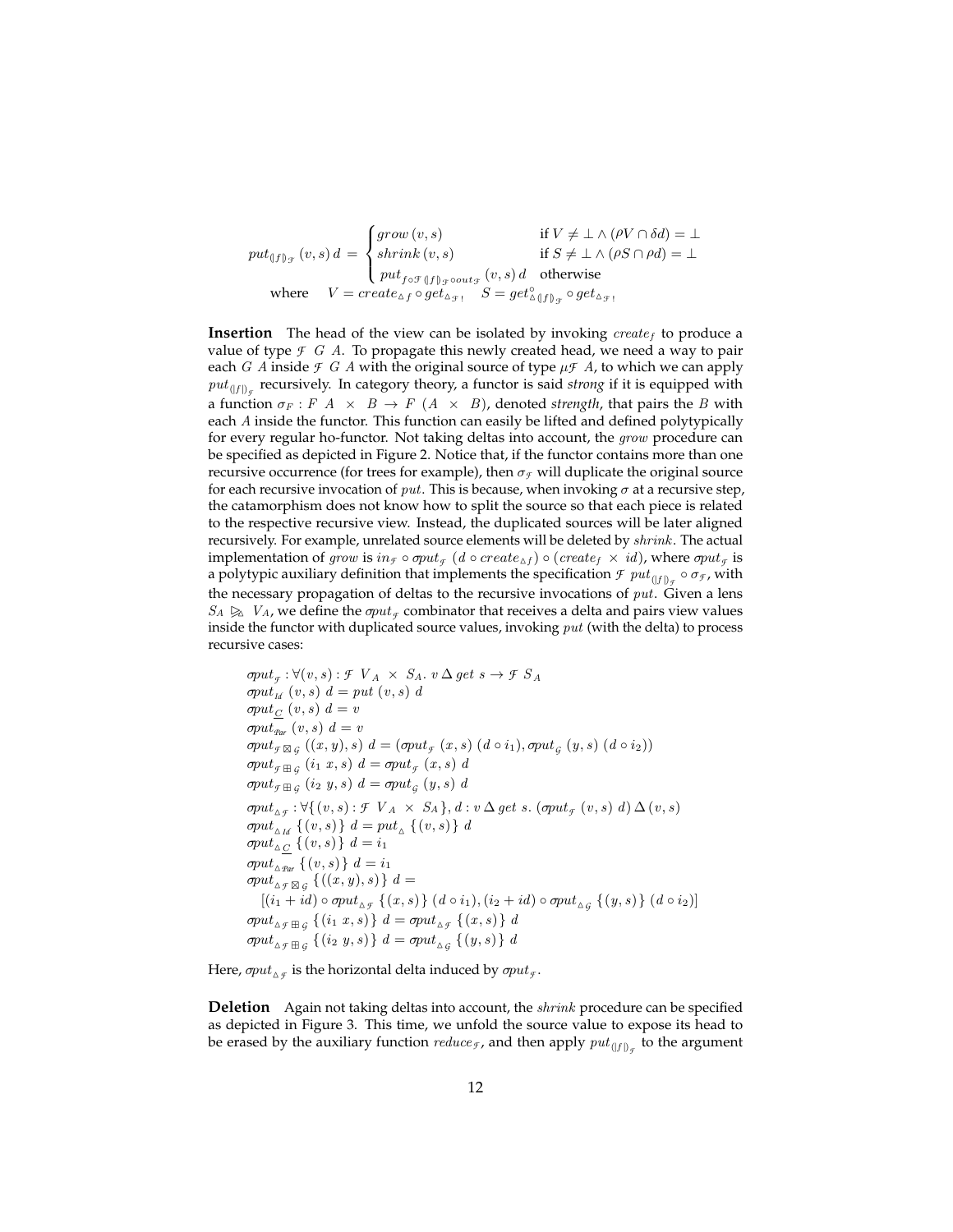$$
\mu \mathcal{F} A \leftarrow \begin{array}{c}\n\mu \mathcal{F} A & \mu \mathcal{F} A & \mu \mathcal{F} A \\
\downarrow \uparrow \text{true} & \uparrow \text{true} \\
\downarrow \text{true} & \uparrow \text{true} \\
\downarrow \text{true} & \uparrow \text{true} \\
\downarrow \text{true} & \uparrow \text{true} \\
\downarrow \text{true} & \downarrow \text{true} \\
\downarrow \text{true} & \downarrow \text{true} \\
\downarrow \text{true} & \downarrow \text{true} \\
\downarrow \text{true} & \downarrow \text{true} \\
\downarrow \text{true} & \downarrow \text{true} \\
\downarrow \text{true} & \downarrow \text{true} \\
\downarrow \text{true} & \downarrow \text{true} \\
\downarrow \text{true} & \downarrow \text{true} \\
\downarrow \text{true} & \downarrow \text{true} \\
\downarrow \text{true} & \downarrow \text{true} \\
\downarrow \text{true} & \downarrow \text{true} \\
\downarrow \text{true} & \downarrow \text{true} \\
\downarrow \text{true} & \downarrow \text{true} \\
\downarrow \text{true} & \downarrow \text{true} \\
\downarrow \text{true} & \downarrow \text{true} \\
\downarrow \text{true} & \downarrow \text{true} \\
\downarrow \text{true} & \downarrow \text{true} \\
\downarrow \text{true} & \downarrow \text{true} \\
\downarrow \text{true} & \downarrow \text{true} \\
\downarrow \text{true} & \downarrow \text{true} \\
\downarrow \text{true} & \downarrow \text{true} \\
\downarrow \text{true} & \downarrow \text{true} \\
\downarrow \text{true} & \downarrow \text{true} \\
\downarrow \text{true} & \downarrow \text{true} \\
\downarrow \text{true} & \downarrow \text{true} \\
\downarrow \text{true} & \downarrow \text{true} \\
\downarrow \text{true} & \downarrow \text{true} \\
\downarrow \text{true} & \downarrow \text{true} \\
\downarrow \text{true} & \downarrow \text{true} \\
\downarrow \text{true} & \downarrow \text{true} \\
\downarrow \text{true} & \downarrow \text{true} \\
\downarrow
$$

Figure 2: Specification of grow for folds.

Figure 3: Specification of shrink for folds.

view and the reduced source. In the implementation,  $\mathit{put}_{(\lfloor f \rfloor)_f}$  is invoked with the delta  $get_{\Delta}^{\circ} \circ reduce_{\mathcal{F}_{\Delta}}^{\circ} \circ get_{\Delta} \circ d$  that reflects the shape changes performed by  $reduce_{\mathcal{F}}$ . The function reduce that merges the recursive occurrences of a functor into a single value is defined as follows:

 $reduce_f : \mathcal{F} \ F_A \rightarrow F_A$  $reduce_{Id} x = x$  $reduce_C$   $x = zero$  $reduce_{\textit{Par}} x = zero$  $reduce_{\mathcal{F}} \boxtimes_{\mathcal{G}} (x, y) = plus (reduce_{\mathcal{F}} x, reduce_{\mathcal{G}} y)$  $reduce_{\mathcal{F} \boxplus \mathcal{G}} (i_1 x) = reduce_{\mathcal{F}} x$  $reduce_{\mathcal{F}} \boxplus G$  (i2 x) = reduce<sub>f</sub> y

Here, we assume that the type  $F \nightharpoonup A$  is a monoid, supporting two operations  $zero : F \nightharpoonup A$ and plus : F A  $\times$  F A  $\rightarrow$  F A. Note that the horizontal delta reduce  $\Delta_f$  can be computed using the semantic approach since we assume that the monoid instances (and consequently  $reduce_f$ ) are polymorphic.

In order to erase the head, function  $reduce_f$  should merge all recursive occurrences into a single value. If the source type is a monoid, i.e., has an empty value  $zero: \mu \in A$ and a binary concatenation operation  $plus : \mu \nsubseteq A \times \mu \nsubseteq A \rightarrow \mu \nsubseteq A$ , then we can polytypically define  $reduce_f$  just by folding the sequence of recursive occurrences using the monoid operations. For types other than lists, there could be more than one possible monoid implementation. We provide default instances for many types, but the user is free to provide their own implementation. We require that monoid operations are natural transformations so that we can automatically compute deltas using the semantic technique presented before.

**Examples** We can now encode the examples from the introduction as hd-lenses. For example, the *lspine* lens can be defined as the following hd-lens fold:

 $lspine: Tree_A \geqslant []_A$  $lspine = (in<sub>L</sub> \circ (id + id \times \pi_1^{const} [i]))_q$ plus  $_{Tree}$ : Tree  $\otimes$  Tree  $\rightarrow$  Tree  $\otimes$  Tree A plus  $_{Tree}$  t  $Empty = t$   $zero_{Tree} = Empty$ plus <sub>Tree</sub> t (Node x l r) = Node x (plus <sub>Tree</sub> t l) r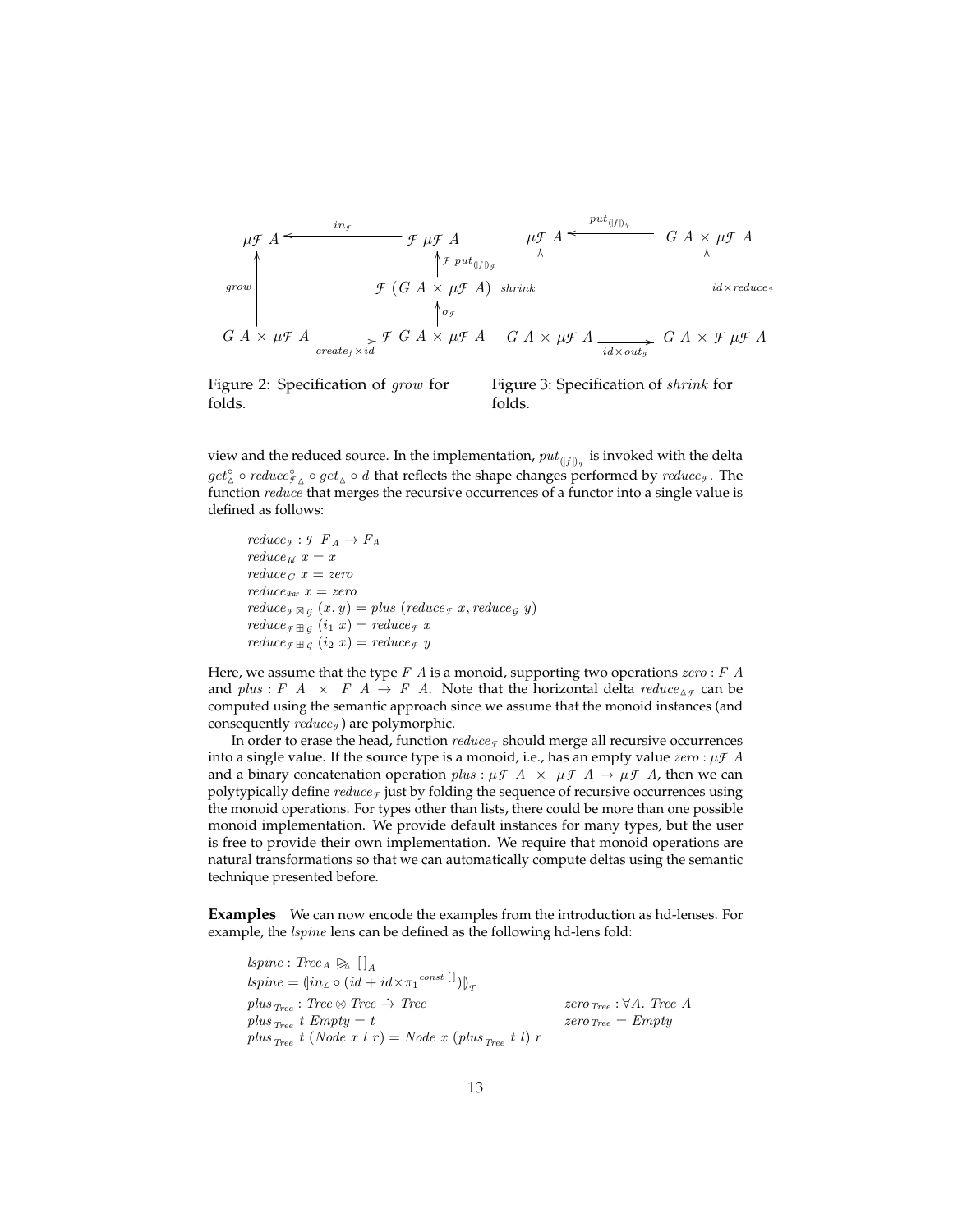

Figure 4: Specification of grow for unfolds.



Figure 5: Specification of shrink for unfolds.

With the given monoid implementation, when ran against the introductory example this lens produces the desired result. Note that although no deletion is performed by the view update, the σput procedure for insertions will duplicate the original source tree, but the right-side duplicated tree will be successfully marked as deleted by our backward semantics and disposed of by the monoid. Also for the *lspine* example, we know that an insertion followed by a deletion (of the 'x' element for instance) would lead to no effect on the source.

In our language, a type  $F(G \cap A)$  is different in shape from an isomorphic type  $(F \odot G)$  A. For example, for the filtering lens from the introduction to produce the desired behavior the source type must be shaped as  $([\,] \odot (Id \oplus \underline{B}))_A$  and not  $[\,]_{A+B}.$  It can then be defined using a catamorphism over the isomorphic type  $\mu(\mathcal{L} \boxtimes (Id \oplus \underline{B}))$ :

filter  $l : [A + B] \geqslant [A]$  $filter\_l = ((in_{\mathcal{L}} \nabla \pi_2) \circ coassoc \circ (id + distl))_{\mathcal{L} \boxdot (Id \oplus \underline{B})}$ 

By running this lens against the example from the introduction, right values are now restored properly. Here,  $f \nabla g$  is an alias for  $[f, g]^{const \; True}$  and the combinators  $\cos s\cos : (F \oplus (G \oplus H))_A \otimes ((F \oplus G) \oplus H)_A$  and  $dist : ((F \oplus G) \otimes H)_A \otimes ((F \otimes H) \otimes (G \otimes H))_A$  $((F \otimes H) \oplus (G \otimes H))_A$  are hd-lens isomorphisms. We also do not provide a default function to  $\pi_2$  because it would be never used by  $\sqrt{\mathbf{v}}$ .

**Anamorphism** Analogously to catamorphisms, anamorphisms recursively construct view values. Given an hd-lens coalgebra  $f : F_A \trianglerighteq_{\mathcal{A}} G F_A$ , the positional anamorphism<br> $f \colon P_A \rightarrow_{\mathcal{A}} \mathcal{A}$  and be defined as the unique hd-lens that satisfies the following  $[f]_g : F_A \simeq \mu G_A$  can be defined as the unique hd-lens that satisfies the following<br>countion: equation:

$$
\forall f: F_A \trianglerighteq_{\mathcal{A}} \mathcal{G} F_A. [f]_g: F_A \trianglerighteq_{\mathcal{A}} \mu \mathcal{G}_A
$$
  

$$
[f]_g = in_g \circ \mathcal{G} [f]_g \circ f
$$

This time, we adapt it to recognize insertions and deletions at the head of the view while proceeding recursively. If none of the elements at the head of the view are related to source elements (i.e., if none of the positions in the range of the delta  $get_{\Delta f}$  ! are contained in the domain of the delta representing the view-update), then we align the head as an insertion. For anamorphisms, the concept of head of the source is the more tricky one. Hence, if none of the elements of the source that would be necessary to build a head in the view are related to view elements (i.e., if none of the positions in the range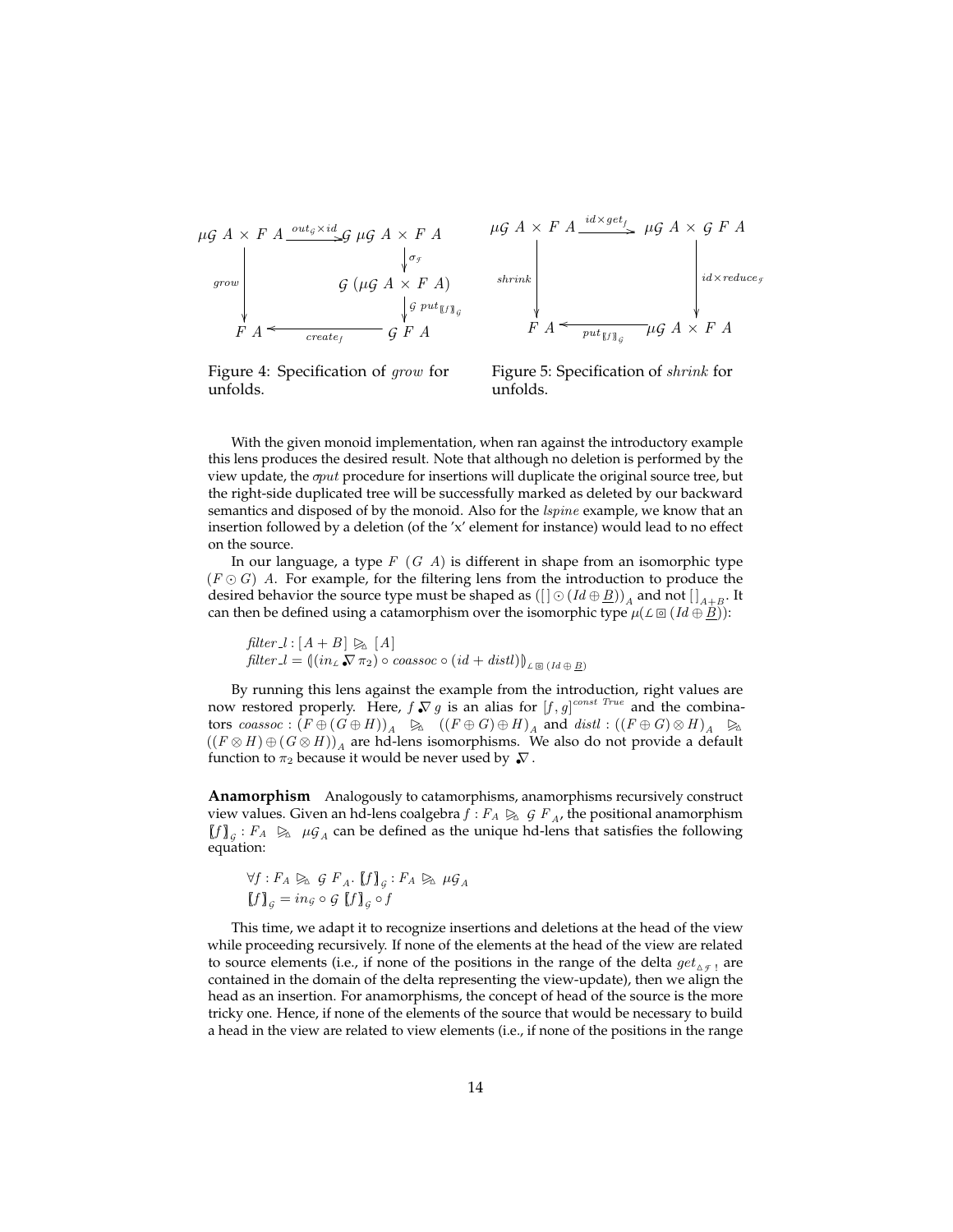of the delta  $get_{\Delta [f]\!\mid_{\mathcal F}}^{\otimes} get_{\Delta f}\circ get_{\Delta \mathcal F}$ , are contained in the range of the delta representing the view-update), then we delete the head of the source.

Formally, we specify the *put* of the anamorphism as follows:

 $put_{\llbracket f \rrbracket_{\mathcal{G}}}(v,s) d =$  $\sqrt{ }$  $\int$  $\mathbf{I}$  $grow(v, s)$  if  $V \neq \bot \wedge (\rho V \cap \delta d) = \bot$ shrink  $(v, s)$  if  $S \neq \perp \wedge (\rho S \cap \rho d) = \perp$  $put_{i_{n_{\mathcal{G}}\circ\mathcal{G}}\llbracket f\rrbracket_{\mathcal{G}}\circ f}(v,s)\,d\quad\text{otherwise}$ where  $V = get_{\Delta g}$   $S = get_{\Delta g}^{o}$   $get_{\Delta g}^{o}$   $get_{\Delta f}^{o}$   $get_{\Delta g}$ 

**Insertion** The grow procedure is specified as depicted in Figure 4. The head of the view is isolated by applying  $out_G$  to produce a value of type  $G$   $\tilde{G}$  A. As for catamorphisms, we propagate this newly created head using the strength combinator  $σ<sub>f</sub>$  followed by *G*  $put_{\llbracket f \rrbracket_{G}}$  to apply  $put$  recursively using the original delta  $d$ . The recursively computed value of type  $G \nmid F \nmid A$  is then converted into a source value with a new head using create<sub>f</sub>.

**Deletion** The shrink procedure can be defined as depicted in Figure 5. To expose the head of the source, we invoke  $get_f$  to produce a value of type  $\mathcal G$   $F$   $A$ , that can be erased by the  $reduce_{\mathcal{G}}$  function. We then apply  $put_{\llbracket f \rrbracket_{\mathcal{G}}}$  to the argument view and the reduced source. In the implementation,  $put_{\llbracket f \rrbracket _{\mathcal{G}}}$  is invoked with the delta  $get_\Delta^{\circ} \circ reduce_{f_\Delta}^{\circ} \circ get_{\Delta f}^{\circ} \circ$  $get_{\Delta} \circ d$  that reflects the shape changes performed by  $reduce_{\mathcal{G}}$ .

**Examples** Some examples of lenses that can be defined using this combinator are sieving a list to keep each second element, and list concatenation (combining a fold with an unfold):

 $sieve: A \to []_A \not\gtrsim []_A$ <br>  $sieve x = [(id \nabla \pi_2 + \pi_2^{const x}) \circ coassoc \circ (id + distr \circ (id \times out_L)) \circ out_L)]_L$ data NeList  $a = NeNil [a] | NeCons a (NeList a)$  NeList ≅ µ $\mathcal{N}$  $cat : ([] \otimes []_A \trianglerighteq [ ]_A$  $cat = (in_L \circ (id + id \nabla id) \circ coassoc \circ (out_L + id))_{\mathcal{N}} \circ ((\pi_2^{\perp} + assoc) \circ distl \circ (out_L \times id))_{\mathcal{N}}$ 

#### **6 Related Work**

This paper builds on the work first presented in [PC10, PC11], describing a point-free lens language and corresponding algebraic laws. Like other state-based approaches [FGM+07,  $MHN<sup>+</sup>07$ , our previous language only considered a simple positional alignment strategy that proves to be unsatisfactory for insertion, deletion or reordering updates over arbitrary structures.

In [DXC11], Diskin *et al* discusses the inherent limitations of state-based approaches and proposed an abstract delta lens framework, whose lenses propagate deltas rather than states. They also show how delta lenses can be packaged as ordinary state-based lenses by resorting to an alignment operation that estimates deltas. Their development of the framework is mostly theoretical, focusing on the new bidirectional axioms for deltas and the relationship with ordinary lenses, and their only delta lens combinator is composition. An abstract framework where horizontal delta propagation is explicitly considered is given in [Dis11].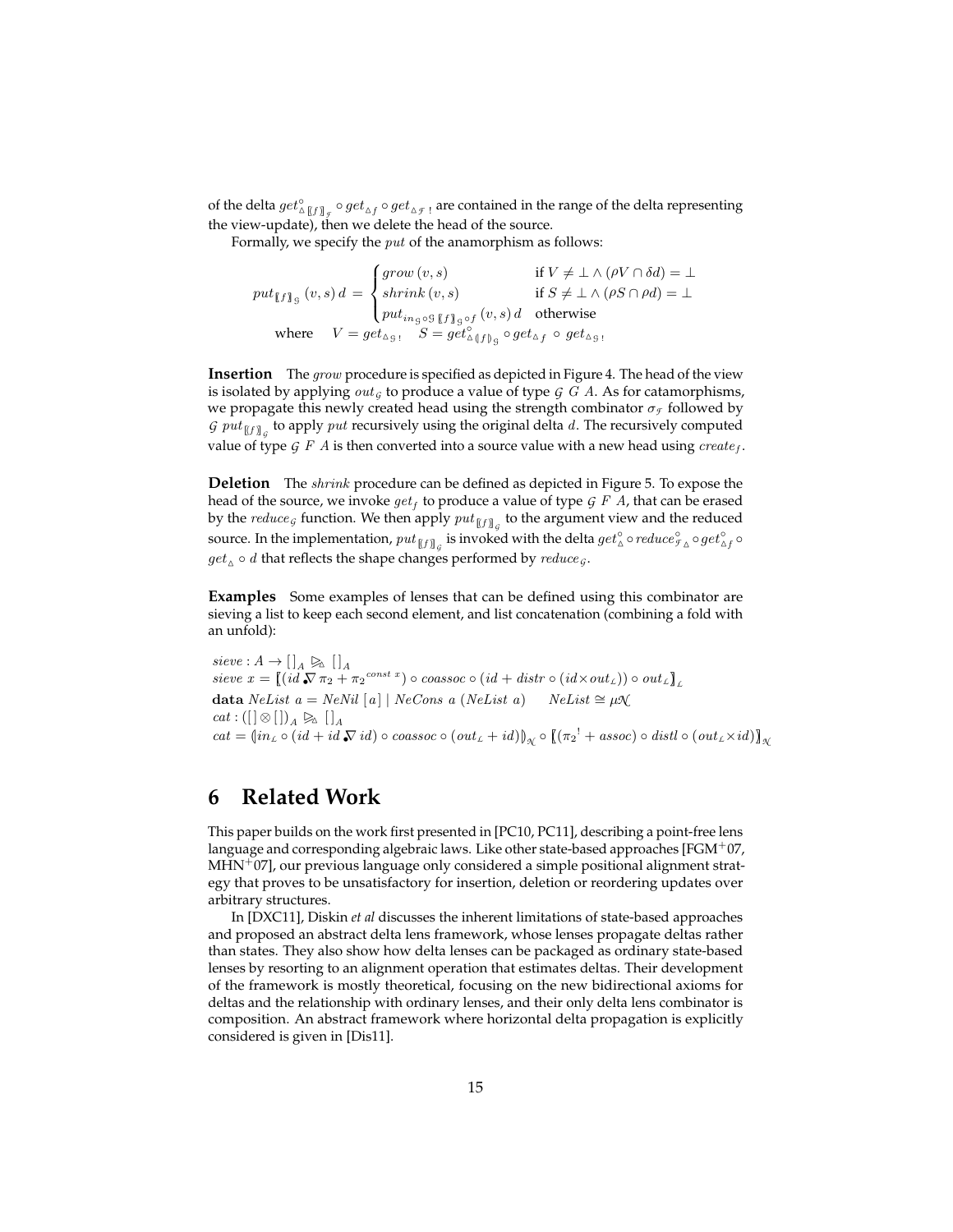Matching lenses [BCF<sup>+</sup>10] extended the Boomerang domain-specific language of bidirectional string transformations  $[BFP<sup>+</sup>08]$  to consider delta-based alignment. Each matching lens separates values into a rigid shape and a list of data elements and maps an ordinary lens over the inner elements. The backward propagation can be computed using the delta associations inferred by the alignment phase. Since they focus on mappings, matching lenses assume that shape propagation is kept positional (SKELPUT law) and obey a restrictive premise enforcing the propagation of all source elements to the view (GETCHUNKS law), thus ruling out our two running examples.

The decoupling between shape and data is also at the heart of Voigtländer's semantic bidirectionalization approach [Voi09], that provides an higher-order put interpreter for polymorphic Haskell get functions. Nevertheless, this choice is motivated by different goals other than alignment, namely to avoid restricting the syntax of the forward transformations. In fact, mapping lenses are not definable in this framework, since polymorphic functions can only alter the shape, and shape alignment is kept positional even in the hybrid approach from [VHMW10], that uses a syntactically calculated state-based lens between shapes to handle shape updates.

A series of operation-based languages developed by researchers from Tokyo ([MHT04, LHT07,  $HHI<sup>+</sup>10$ ] and more) treat alignment by annotating the view states with internal tags that indicate edit operations for specific types. Despite this enables  $put$  to provide a more refined type-specific behavior, it must always consider a fixed update language and more complicated updates (typically reorderings) are not supported natively and must be approximated by less exact updates.

A truly operation-based approach is the symmetric framework of *edit lenses* [HPW12], that handles updates in the form of the edits that describe the changes rather than whole annotated states. They provide combinators for inductive products, sums, lists and two particular combinators over container structures, namely mapping and restructuring. While mapping is similar to our delta-based variant, their restructuring combinator requires the positions of the transformed containers to be in bijective correspondence, meaning that it can not add nor delete elements and thus does not support our running examples. Additionally, their language of updates over containers classifies edits into insertion and deletion at the rear positions of containers and rearrangement of the elements of a container without changing its shape. This entails that shape alignment is kept positional, as insertions and deletions at arbitrary positions are always reflected at the end positions of the shape.

## **7 Conclusion**

In this paper, we have proposed a concrete point-free delta lens language to build lenses with an explicit notion of shape and data over inductive data types, by lifting a previous state-based point-free lens language [PC10]. Our delta lens framework instantiates the abstract framework of delta lenses first introduced in [DXC11], meaning that lenses now propagate deltas to deltas and preserve additional delta-based bidirectional roundtripping axioms. In particular, we have instrumented the standard fold and unfold recursion patterns with mechanisms that use deltas to infer and propagate edit operations, thus performing the desired shape alignment. In the future, our technique could be instrumented to handle more refined edit operations that might make sense for particular types. The use of dependent types has provided a more concise formalism that simplifies the existing delta-based bidirectional theory and clarifies the connection between the state- and delta-based components of the framework. An implementation of our point-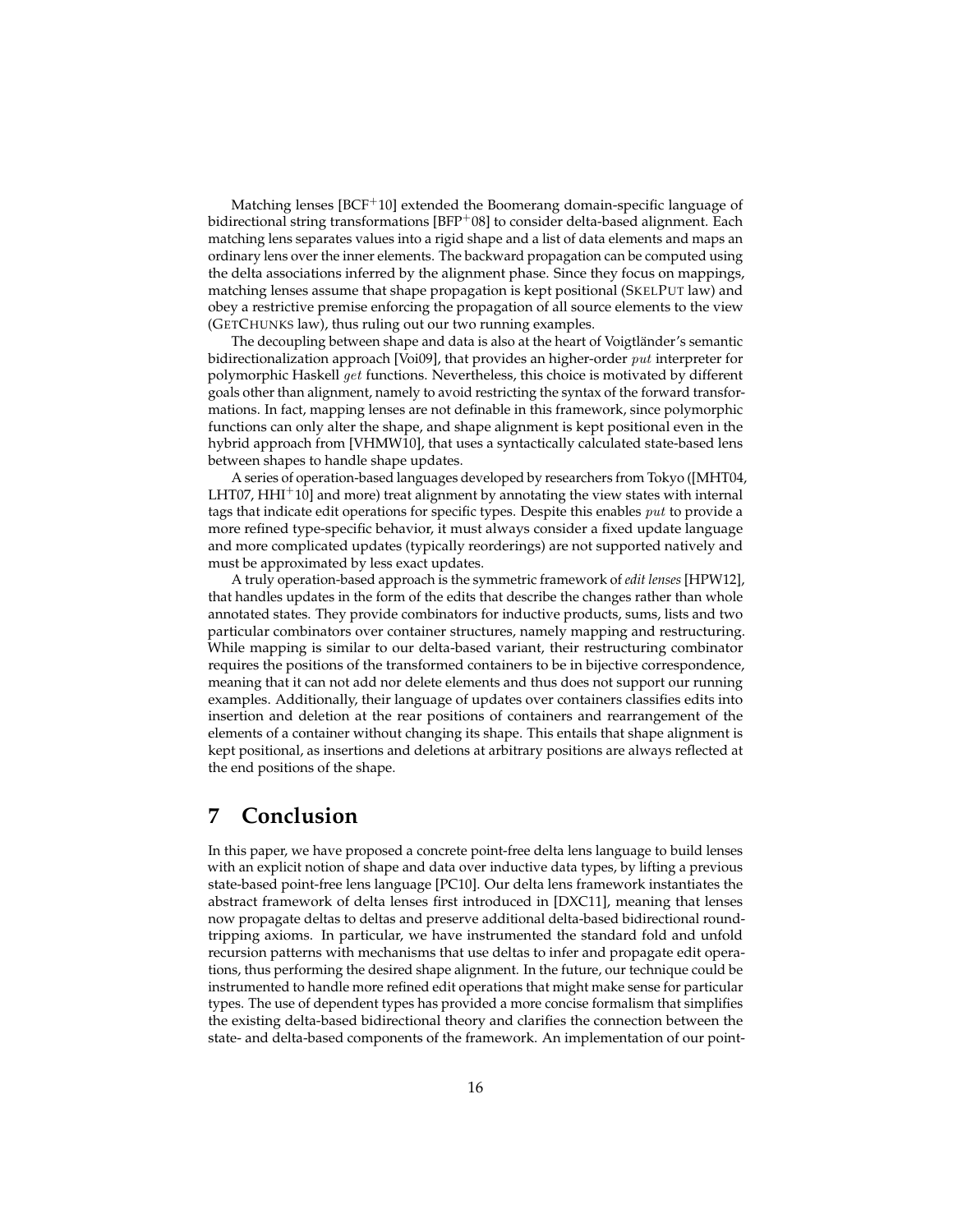free delta lenses, using a simple minimal edit sequence differencing algorithm [Tic84], in the Haskell non-dependently typed language is available through the Hackage package repository as part of the pointless-lenses library.

Likewise to matching lenses, that incorporate implicit parsing and pretty printing steps to decompose values into shape and data, a more practical implementation of delta lenses should be able to "deltify" ordinary point-free lenses by using type annotations that make the shape/data distinction explicit. We leave that extension for future work.

**Acknowledgements** This work is supported by Fundação para a Ciência e a Tecnologia, under grant PTDC/EIA-CCO/120838/2010 *FATBIT: Foundations, Applications and Tools for Bidirectional Transformation*. Part of this work was performed while Hugo Pacheco was visiting the National Institute of Informatics, supported by an NII Grand Challenge Project on Bidirectional Model Transformation.

### **References**

- [1] M. Abbott, T. Altenkirch, and N. Ghani. Containers: constructing strictly positive types. *Theor. Comput. Sci.*, 342:3–27, 2005.
- [2] D. M. J. Barbosa, J. Cretin, J. N. Foster, M. Greenberg, and B. C. Pierce. Matching lenses: alignment and view update. In *ICFP'10*, pages 193–204. ACM, 2010.
- [3] A. Bohannon, J. N. Foster, B. C. Pierce, A. Pilkiewicz, and A. Schmitt. Boomerang: resourceful lenses for string data. In *POPL'08*, pages 407–419. ACM, 2008.
- [4] Z. Diskin. Model Synchronization: Mappings, Tiles, and Categories. In Joo Fernandes, Ralf Lmmel, Joost Visser, and Joo Saraiva, editors, *GTTSE'09*, volume 6491 of *LNCS*, pages 92–165. Springer, 2011.
- [5] Z. Diskin, Y. Xiong, and K. Czarnecki. From State- to Delta-Based Bidirectional Model Transformations: the Asymmetric Case. *J Obj. Techn.*, 10:6: 1–25, 2011.
- [6] J. N. Foster, M. B. Greenwald, J. T. Moore, B. C. Pierce, and A. Schmitt. Combinators for bidirectional tree transformations: A linguistic approach to the view-update problem. *TOPLAS'07*, 29(3):17, 2007.
- [7] S. Hidaka, Z. Hu, K. Inaba, H. Kato, K. Matsuda, and K. Nakano. Bidirectionalizing graph transformations. In *ICFP'10*, pages 205–216. ACM, 2010.
- [8] M. Hofmann, B. C. Pierce, and D. Wagner. Edit lenses. In *POPL'12*. to appear, 2012.
- [9] P. Jansson and J. Jeuring. PolyP a polytypic programming language extension. In *POPL'97*, pages 470–482. ACM, 1997.
- [10] C. Jay. A semantics for shape. *Sci. Comput. Program.*, 25:251–283, 1995.
- [11] P. Johann and N. Ghani. Initial algebra semantics is enough! In *TLCA'07*, pages 207–222. Springer, 2007.
- [12] D. Liu, Z. Hu, and M. Takeichi. Bidirectional interpretation of xquery. In *PEPM'07*, pages 21–30. ACM, 2007.
- [13] K. Matsuda, Z. Hu, K. Nakano, M. Hamana, and M. Takeichi. Bidirectionalization transformation based on automatic derivation of view complement functions. In *ICFP'07*, pages 47–58. ACM, 2007.